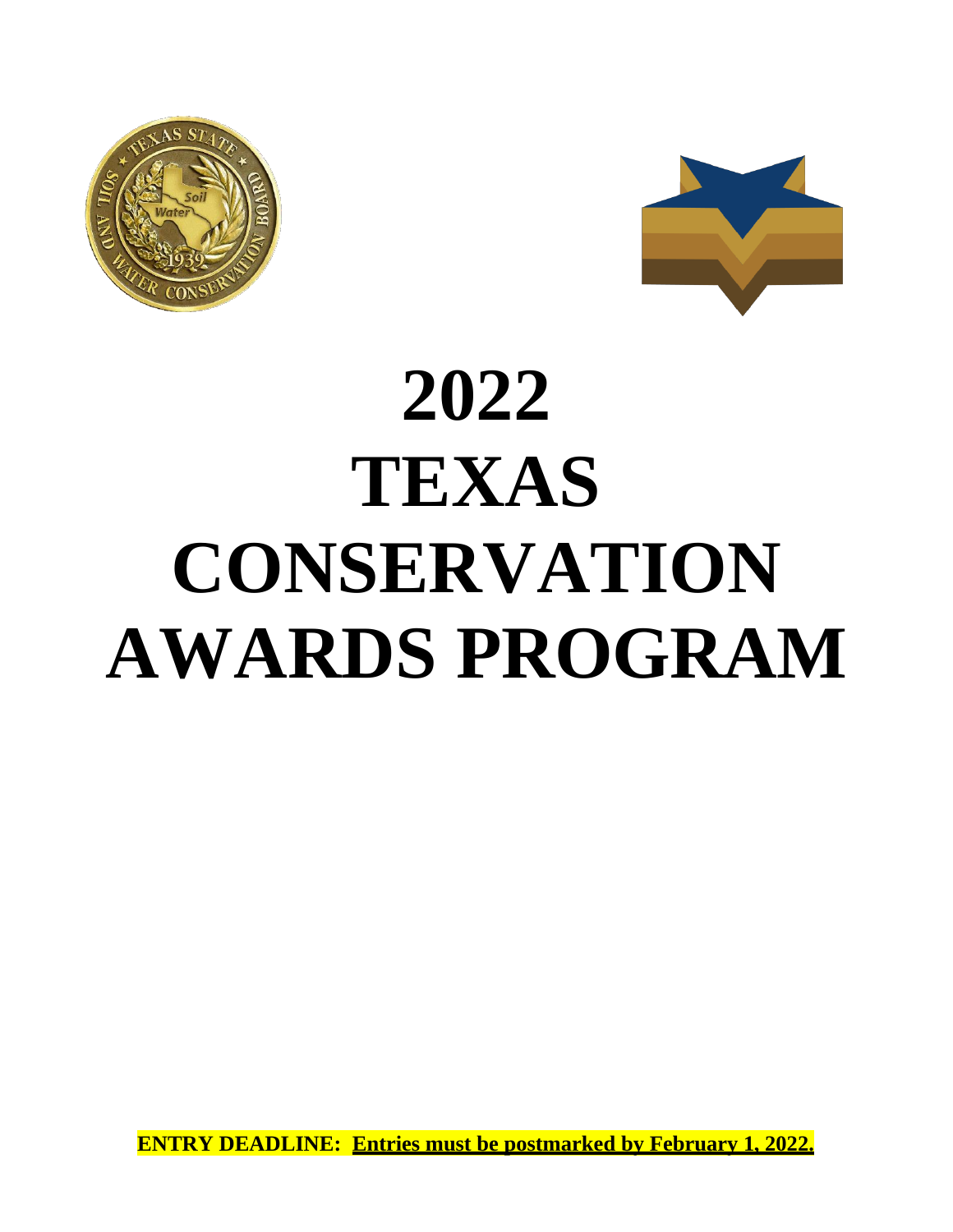The Texas State Soil and Water Conservation Board (TSSWCB) and the Association of Texas Soil and Water Conservation Districts (ATSWCD), as directing sponsors of the Texas Conservation Awards Program, are pleased to join the 216 Texas soil and water conservation districts in the quest for area winners during 2022.

### **AREA AWARDS BANQUETS**

(Locations to be determined)

**ENTRY DEADLINE: Entries must be postmarked by February 1, 2022.**

(Each district is eligible to enter all categories.)

**Mail entry to: ATSWCD, 1497 Country View Lane, Temple, TX 76504**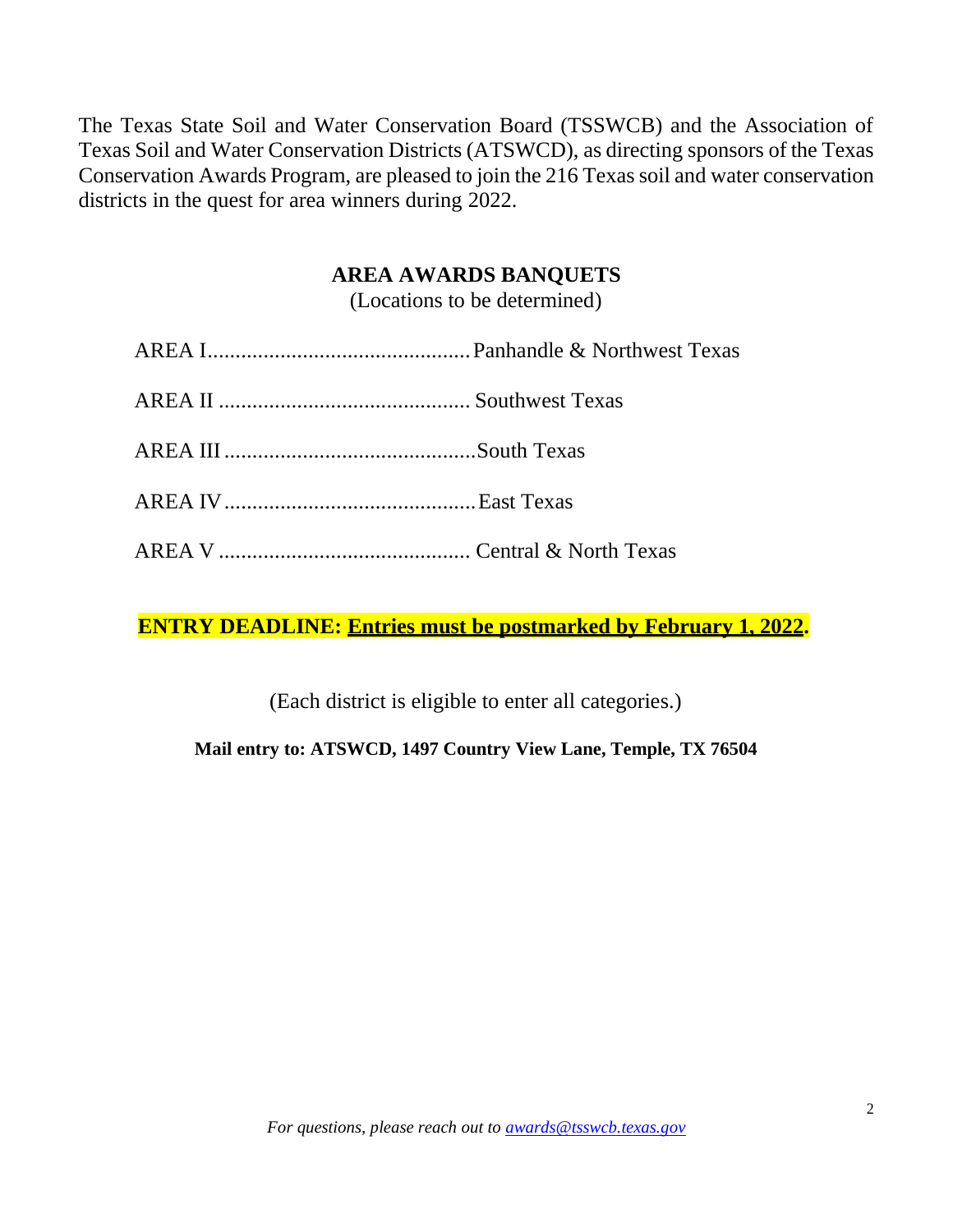### **2022 TEXAS CONSERVATION AWARDS PROGRAM**

#### **PURPOSE:**

To acknowledge, recognize and honor those who dedicate themselves and their talents to the conservation and wise use of our renewable natural resources. The conservation awards program provides competition and incentives to expand and improve conservation efforts, resource development, and increase the wise utilization of our renewable natural resources. As a result, soil and water conservation districts and both rural and urban citizens of Texas are benefited.

#### **CATEGORIES:**

- 1. Outstanding Conservation District
- 2. Conservation Rancher
- 3. Conservation Farmer
- 4. Essay Contest (Jr. and Sr. divisions)
- 5. Poster Contest
- 6. Friend of Conservation
- 7. Conservation Teacher
- 8. Wildlife Conservationist
- 9. Forestry Conservationist (Area IV Only)

#### **GUIDELINES:**

- Participation in any or all categories of the awards program shall be voluntary. However, to participate, at any level (area or state) **a district is required to contribute financial support to the awards program (annual specified amount) by February 1, 2022.**
- All award contributions made to the ATSWCD for this purpose will be held and utilized in a separate and sole purpose account.
- Each area awards program will consist of opportunities to enter award categories selected for your area of the state administered under the same procedures. Awards banquets will be conducted on a standard format and standard awards should be presented in each area.
- Each district is eligible to submit one entry in each category as determined in your area of the state. However, a district may submit up to two entries in both the essay and poster contests.
- Entry material will be distributed in the fall of each year. Each awards packet will have a cover letter explaining exact entry procedures and the categories that may be entered for that year.
- Entry material is limited to the supporting information required on each entry form. Noncompliance with this rule will be counted against an entry or disqualification.

### **DEADLINE: Area Qualifying entries must be postmarked by February 1, 2022.**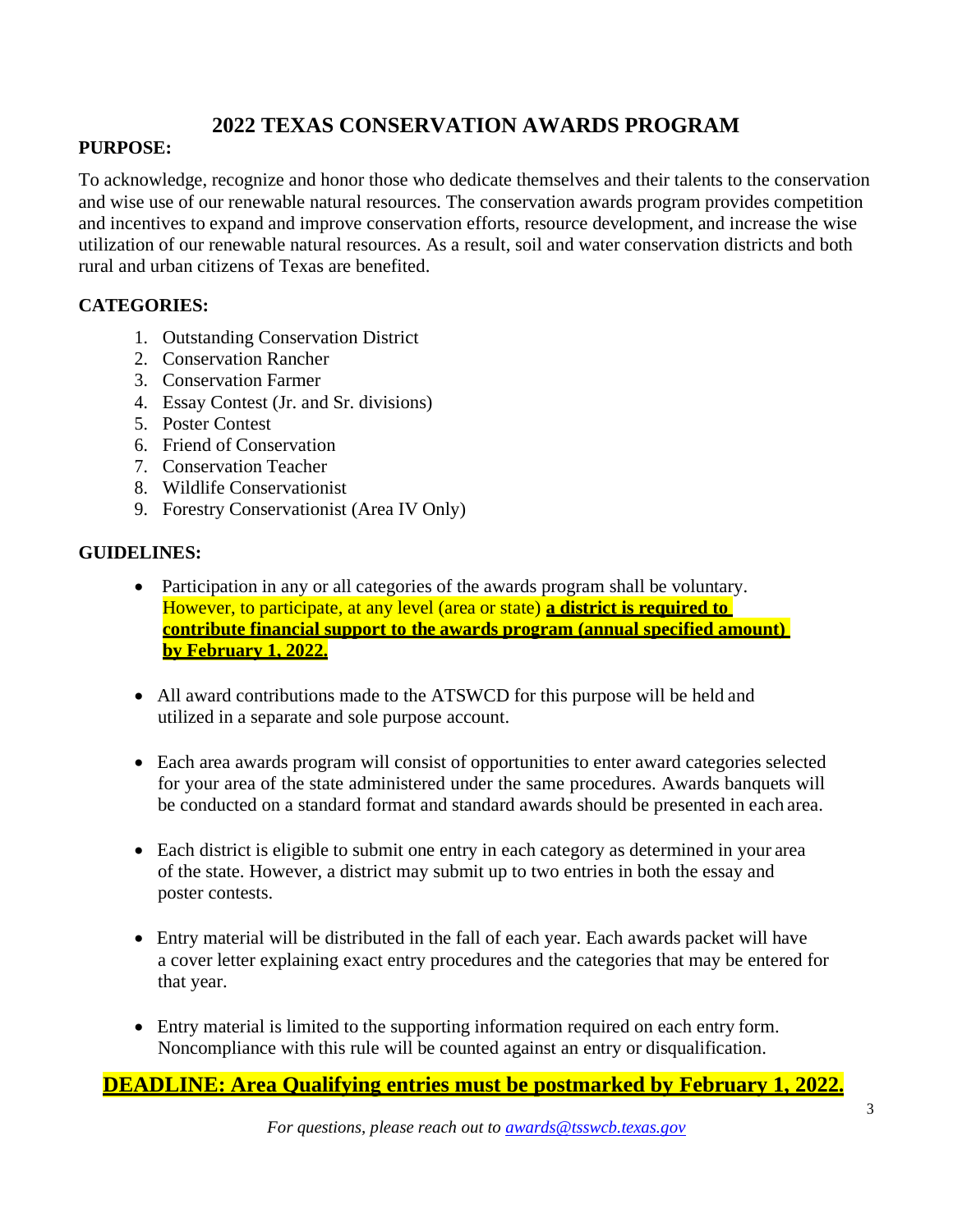#### **GUIDELINES** (continued):

- Entries must be postmarked by **February 1** each year unless this date falls on a Saturday, Sunday, or holiday. In this instance, entries must be postmarked on the next business day.
- **Districts should mail entries to: ATSWCD 1497 Country View Lane Temple, Texas 76504**
- Entries will be judged to select winners in each category. (A runner-up may be selected in any category.) First, second, and third place winners will be named in the poster and essay contests.
- Area winners in the poster and essay contest; Outstanding Conservation District; Conservation Farmer; Conservation Rancher; Friend of Conservation; Wildlife Conservationist and Conservation Teacher will be judged to select a state winner. The state winners will each be presented a plaque at the Annual State Meeting of Soil and Water Conservation District Directors.
- Winners of the poster and essay contest in each area are required to have at least one digital photograph of the individual whose work is to be recognized.

• After winners are selected, TSSWCB will distribute a press release acknowledging the state winners.

• **Each district with a winning entry is responsible for costs associated with transporting and housing state winners to the awards banquet at the Annual Sate Meeting in October. Complimentary tickets to the banquet will be provided to the winners and spouse/family (there is a limit to the number of tickets an individual can receive.)**

- A Soil and Water Conservation District that has been selected as a first place winner within the Outstanding Soil and Water Conservation District in the immediate past two years (2020, 2021) shall not be considered in that same category. There is no time limit on all other categories.
- SWCD directors, Texas State Soil and Water Conservation Board members, Texas State Soil and Water Conservation Board employees, and dependent members of the above mentioned individuals' households are **NOT** eligible to compete in the Texas Conservation Awards Program. (Exception: Children of the above-mentioned individuals may compete in the poster and essay contests.)

#### **DEADLINE: Area Qualifying entries must be postmarked by February 1, 2022.**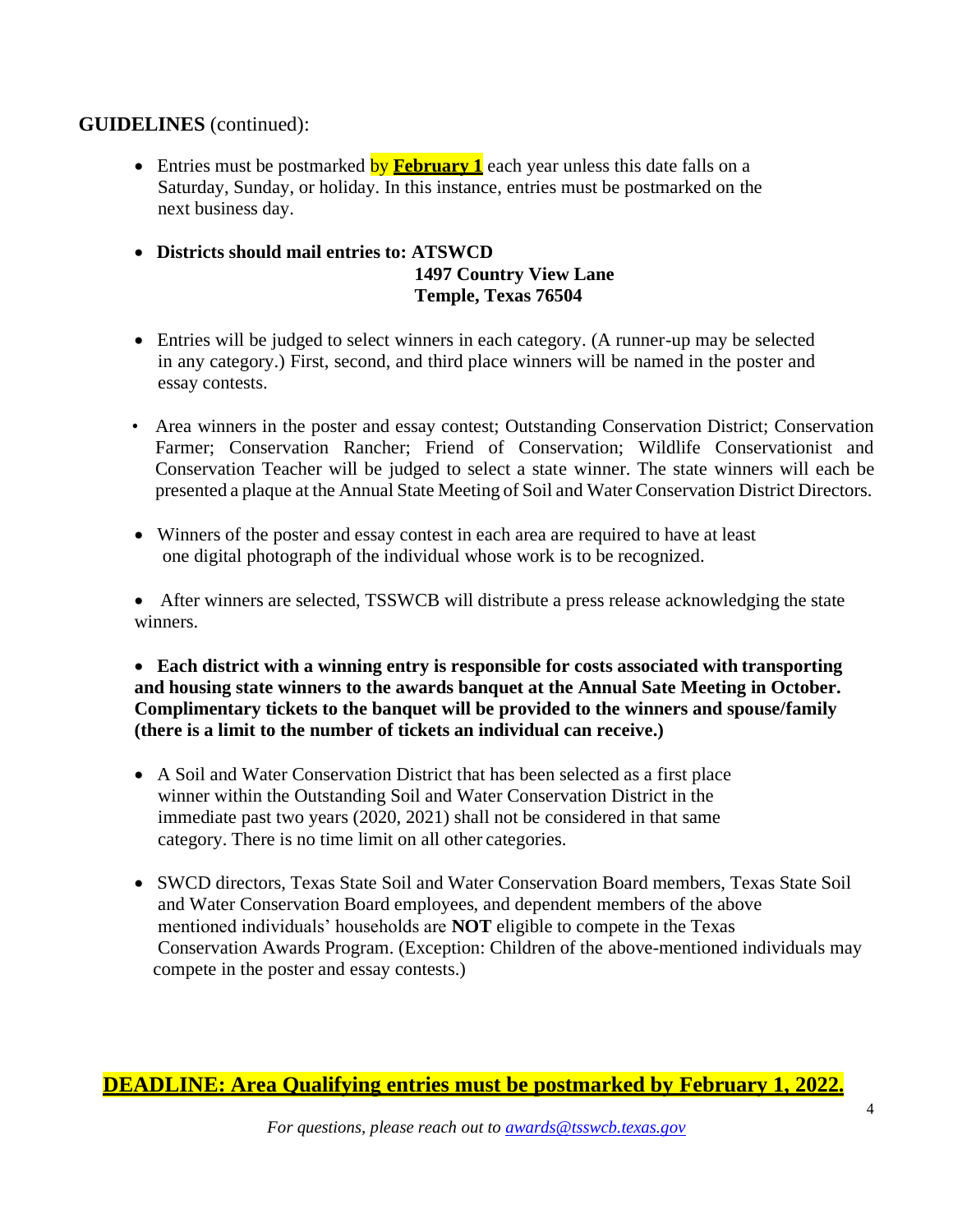#### **ADMINISTRATION:**

- The Texas State Soil and Water Conservation Board employees will be responsible for assisting districts with information and guidelines and concerning the Texas Conservation Awards Program.
- Staff will evaluate the anticipated budget to determine if there is a need for an increase in quota for the continuation of the awards program.
- The operating budget shall consider only the cost of awards, printing and postage. (Each awards banquet and related expenses should be self-sustaining.)

• Judging of all entries shall be the responsibility of the Texas State Soil and Water Conservation Board Judging Committee. The committee is comprised of outside groups or individuals with a background in agriculture, soil and water conservation. Judging Criteria should be based upon the quality of the entry and conservation promotion. If there is an instance of entries of equal quality, judges should consider the format and observance of instructions in preparing the entry. Score sheets can be found on pages 20-26.

• An area may select a runner-up in each category. This selection should be based upon the quality of entries in each individual category.

• Outside groups, firms, or individuals are welcome to assist in sponsoring and assisting with promotion of the Texas Conservation Awards Program.

- Funds received to carry out the area awards program shall be deposited into an account separate from any other funds.
- The management of all funds relating to the awards program will be the responsibility of the Executive Director of the Texas State Soil and Water Conservation Board and the Executive Director of the Association of Texas Soil and Water Conservation Districts.

### **DEADLINE: Area Qualifying entries must be postmarked by February 1, 2022.**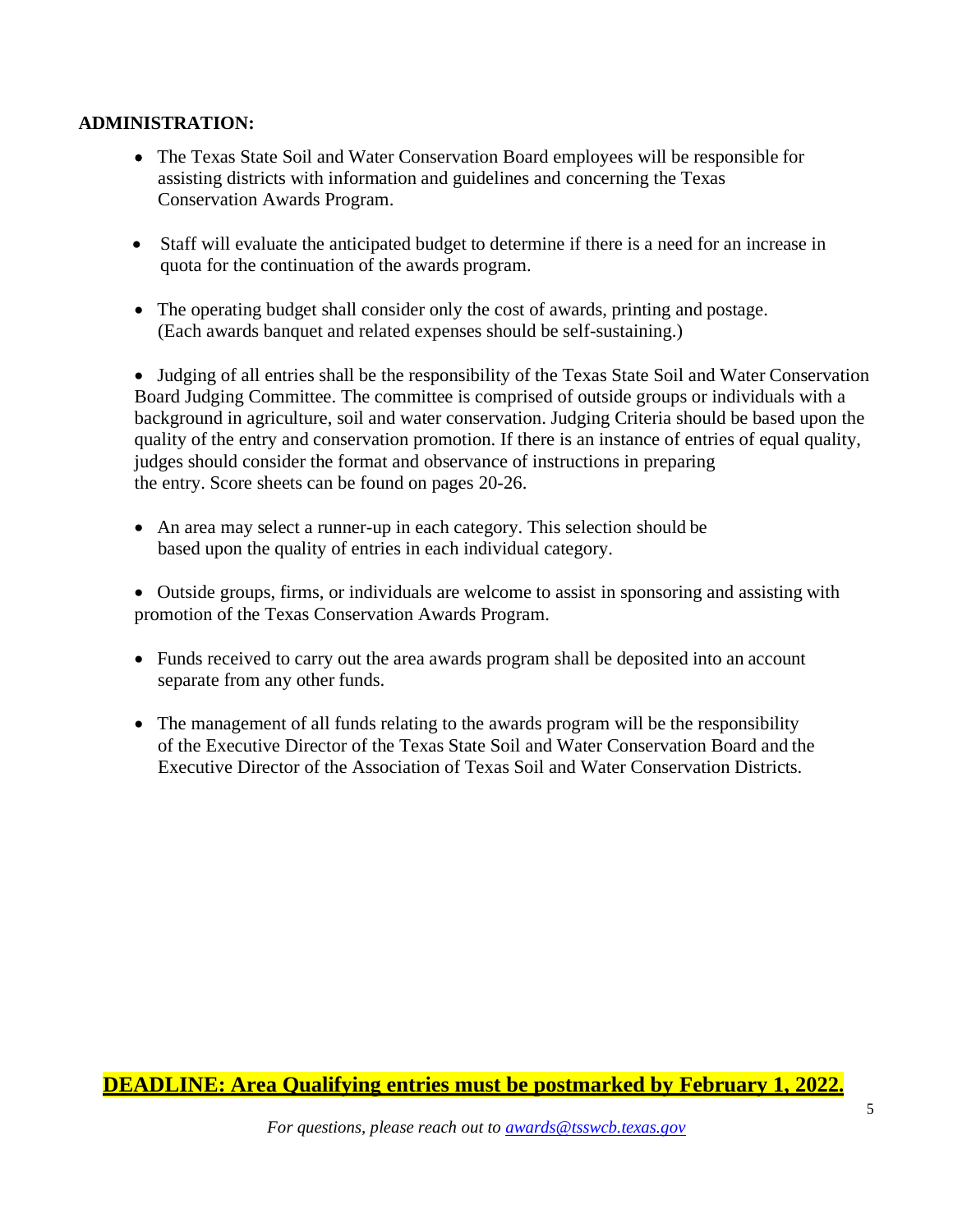#### - **CATEGORY SUMMARIES –**

#### **1. ESSAY CONTEST (Two Age Divisions—Junior: 13 and under, and Senior: 14 to 18 years old)**

The essays must address the following 2022 topic of *"Healthy Soils: Healthy Life." The title "Healthy Soils: Healthy Life" must be included in the essay and the essay should address the topic.* The essay is to be submitted to local soil and water conservation districts for judging. Each local district will judge the entries and submit two essays in each age division to the Area Judging Committee for competition on the area level. Plaques will be awarded to 1<sup>st</sup>, 2<sup>nd</sup>, and 3<sup>rd</sup> place winners on the area level and state winners will be selected from the area winners. This contest is open to students 18 years and under, and who are considered eligible under Texas University Interscholastic League eligibility requirements.

#### **2. POSTER CONTEST**

Posters should be drawn by hand and address the following subject for 2022 is **"***Healthy Soils: Healthy Life.***"** *The title of "Healthy Soils: Healthy Life" must be included on the poster.* Posters shall be submitted to local soil and water conservation districts for local judging. Each local district will judge the entries and submit two posters to the Area Judging Committee for competition on the area level. Plaques will be awarded to  $1<sup>st</sup>$ ,  $2<sup>nd</sup>$  and  $3<sup>rd</sup>$  place winners on the area level and state winners will be selected from the area winners. This contest is open to students who are 12 years old and under and who are considered eligible under Texas University Interscholastic League eligibility requirements.

#### **3. OUTSTANDING CONSERVATION DISTRICT**

Awarded to a soil and water conservation district in each of the five areas. As a State winner of this category, a video featuring the Outstanding Soil and Water Conservation District will be developed and shared at the Awards Luncheon during the Annual State Meeting of Soil and Water Conservation District Directors.

#### **4. CONSERVATION RANCHER**

Awarded to the outstanding conservation rancher in each area. *They MAY be a resident of the district or an absentee rancher.* They **MUST** perform ranching activities within the district and be a cooperator with the district from which the entry was submitted. The rancher may have other business or professional interests. If the ranch has a district approved Water Quality Management Plan and has incorporated water quality into their ranching activities, it is suggested that the entry demonstrate how the nominee has implemented the plan. As a State winner of this category, a video featuring the Outstanding Conservation Rancher will be developed and shared at the Awards Luncheon during the Annual State Meeting of Soil and Water Conservation District Directors.

#### **5. CONSERVATION FARMER**

Awarded to the outstanding conservation farmer in each area. *They MAY be a resident of the district or an absentee farmer.* They **MUST** perform farming activities within the district and be a cooperator with the district from which the entry was submitted. The farmer may have other business or professional interests. If the farm has a district approved Water Quality Management Plan and has incorporated water quality into their ranching activities, it is suggested that the entry demonstrate how the nominee has implemented the plan. As a State winner of this category, a video featuring the Outstanding Conservation Farmer will be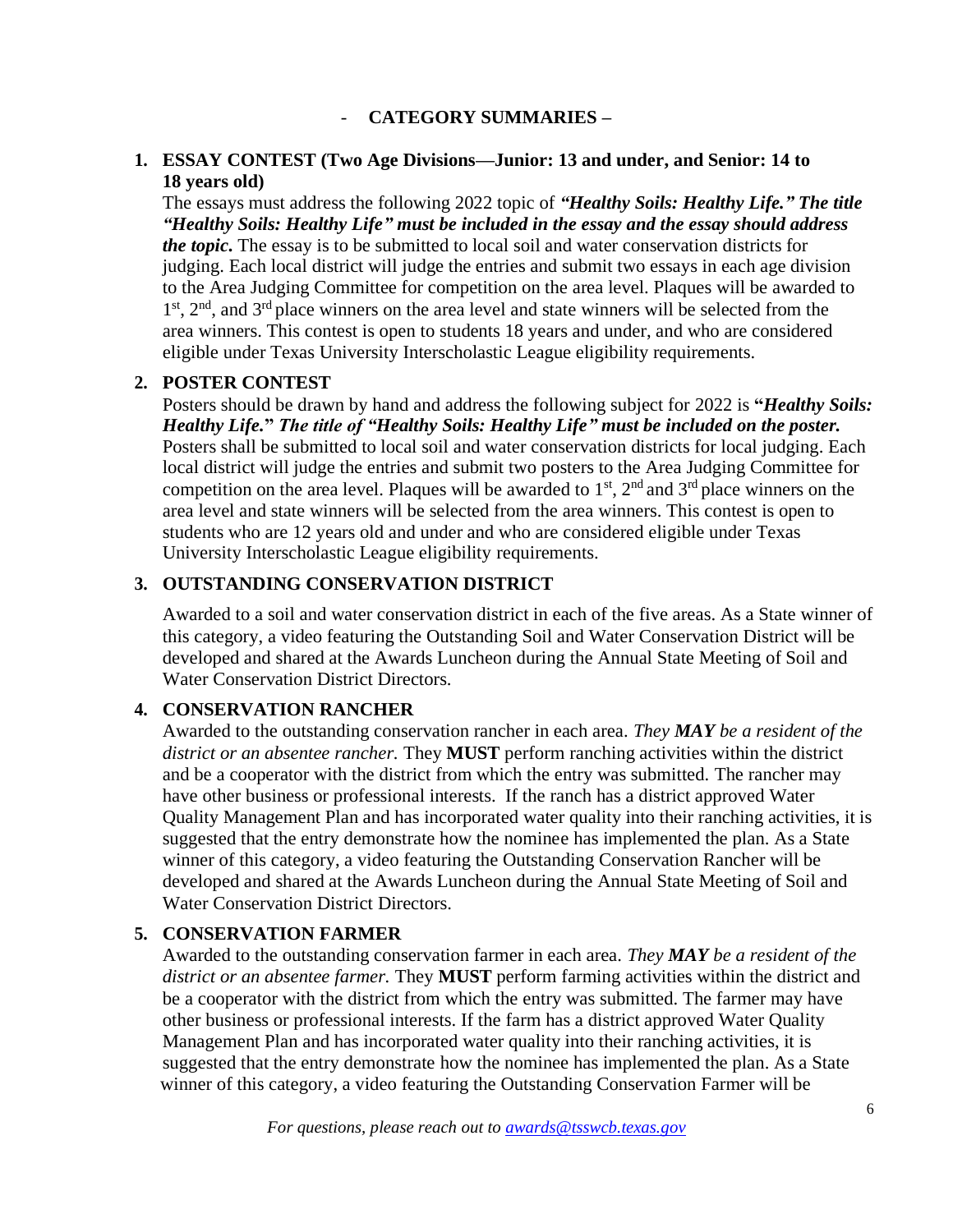developed and shared at the Awards Luncheon during the Annual State Meeting of Soil and Water Conservation District Directors.

#### **6. FRIEND OF CONSERVATION**

Awarded to an outstanding individual in the district who has rendered the most unselfish conservation service in each area. Any of the following may be considered and are eligible under this category. Representatives of the news media (radio, television, newspaper, magazines, etc.); local civic or community organizations; Chambers of Commerce; local units of government; business/professional individuals that provide support to the district and local conservation efforts. SWCD employees or technicians *CANNOT* compete in this category. This award is not for individual conservation practices. As a State winner of this category, a video featuring the Friend of Conservation will be developed and shared at the Awards Luncheon during the Annual State Meeting of Soil and Water Conservation District Directors.

#### **7. CONSERVATION TEACHER**

Awarded to the outstanding teacher of conservation in schools in each area. Teachers of all grade levels are eligible for this award. This includes public or private schools, Junior Colleges, Technical Schools and Universities in Texas. As a State winner of this category, a video featuring the Outstanding Conservation Teacher will be developed and shared at the Awards Luncheon during the Annual State Meeting of Soil and Water Conservation District Directors.

#### **8. WILDLIFE CONSERVATIONIST**

Awarded to the outstanding wildlife conservationist in each area. They **MUST** be a district cooperator who has incorporated wildlife conservation into their farming and ranching activities. They **MUST** perform wildlife related activities within the district and be a cooperator with the district from which the entry was submitted. The wildlife conservationist may have other business or professional interests. If the wildlife conservationist has a district approved Water Quality Management Plan and has incorporated water quality into their ranching activities, it is suggested that the entry demonstrate how the nominee has implemented the plan. As a State winner of this category, a video featuring the Wildlife Conservationist will be developed and shared at the Awards Luncheon during the Annual State Meeting of Soil and Water Conservation District Directors.

#### **9. FORESTRY CONSERVATIONIST** (Area IV only)

Awarded to the outstanding forestry conservationist for an outstanding farm forestry conservation program. They **MUST** be a district cooperator or an individual who has implemented conservation practices on their land. They **MUST** perform forestry related activities within the district and be a cooperator with the district from which the entry was submitted. The forest landowner may have other business or professional interests. If the forester has a district approved Water Quality Management Plan and has incorporated water quality into their ranching activities, it is suggested that the entry demonstrate how the nominee has implemented the plan.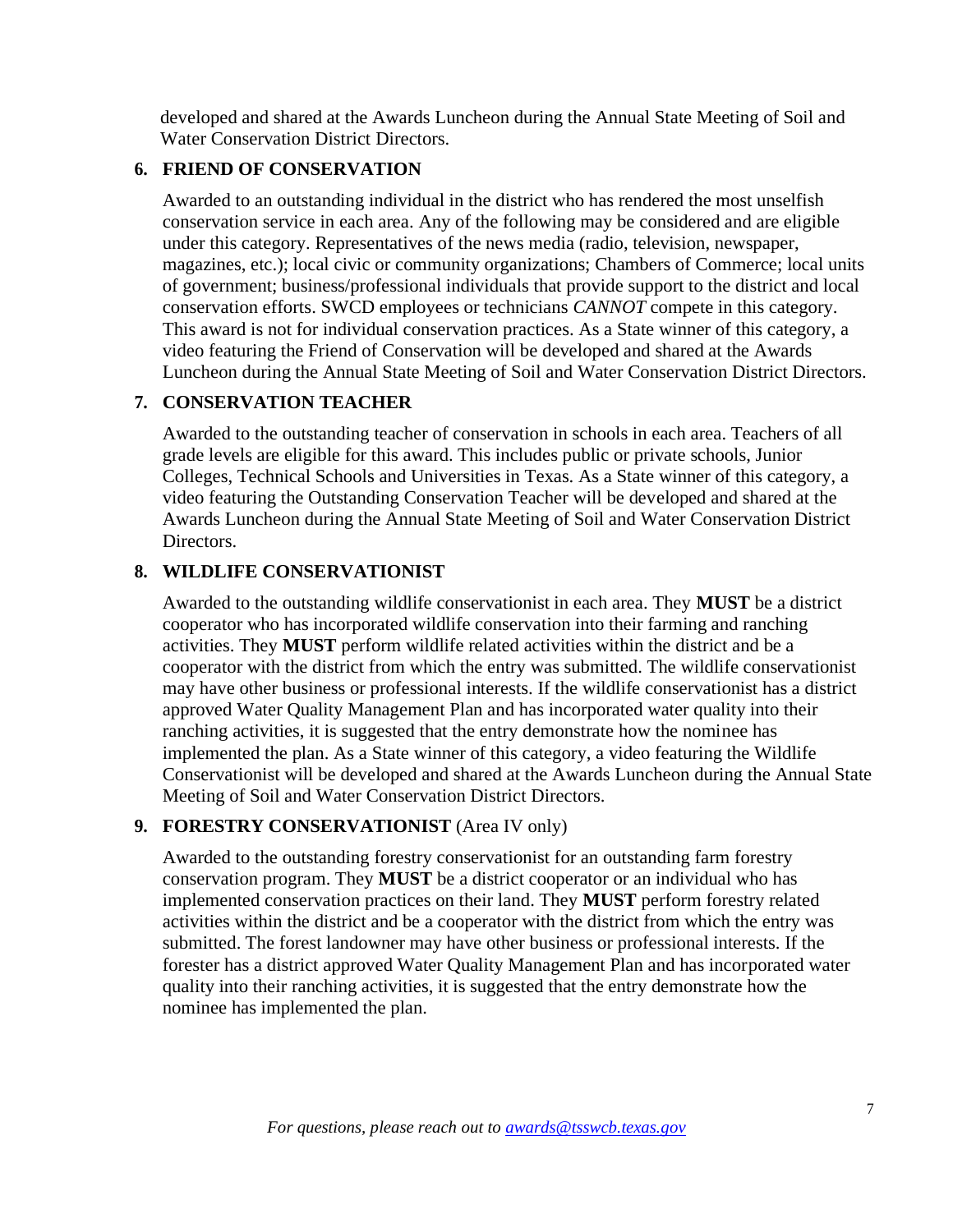# **2022 Texas Conservation Awards Program**

# **Check List**

- o Summary Sheet is completed with a quorum of signatures and accompanies the entries from each SWCD.
- o SWCD has paid quota for the Conservation Awards Program by February 1, 2022.
- o Ensure entry form for Wildlife, Friend, Rancher, Farmer, Forestry, and Outstanding SWCD is filled out with the participant's correct information.
- o Poster and Essay entries have the necessary requirements listed in the respective checklists on pages 10 and 11.
- o Entry is in the:
	- o Correct file format (Powerpoint with notes) on flashdrive
	- o Has the allotted number of slides allowed (varies by category, please check the rules)
	- o File is named using the SWCD's Name and type of entry
		- *Example: "Howard SWCD Conservation Teacher"*
- o Entry on a flash drive, printed hard copy of entry, along with necessary paperwork, must be sent to the ATSWCD by February 1, 2022.
- o Send entries to: ATSWCD, 1497 Country View Lane, Temple, Texas 76504 and postmarked by February 1, 2022.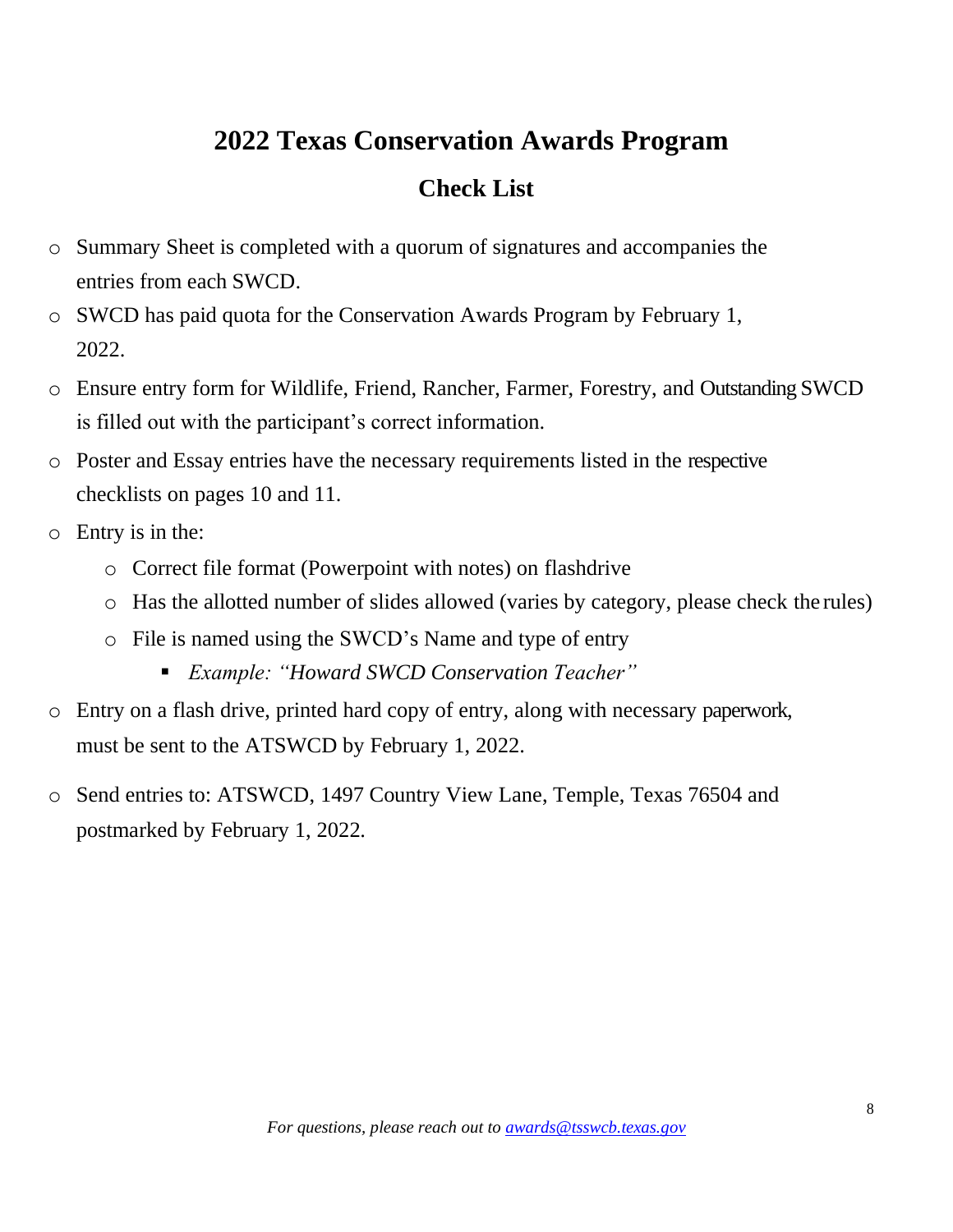# **2022 Texas Conservation Awards Program**

# **SUMMARY SHEET**

#### *\*\*This cover sheet must be included when submitting your awards application\*\**

Please use this form to summarize your district's entries. Indicate under each category entered if the entry is enclosed or mailed under separate cover.

| <b>Number of Entries</b> | <b>SWCD Name &amp; Number</b>            |
|--------------------------|------------------------------------------|
|                          | <b>OUTSTANDING CONSERVATION DISTRICT</b> |
|                          | <b>CONSERVATION RANCHER</b>              |
|                          | <b>CONSERVATION FARMER</b>               |
|                          | <b>JUNIOR ESSAY CONTEST</b>              |
|                          | <b>SENIOR ESSAY CONTEST</b>              |
|                          | POSTER CONTEST (12 years and under)      |
|                          | <b>FRIEND OF CONSERVATION</b>            |
|                          | <b>CONSERVATION TEACHER</b>              |
|                          | WILDLIFE CONSERVATIONIST                 |
|                          | FORESTRY CONSERVATIONIST (AREA IV only)  |

*\*\*This sheet requires a quorum of signatures from SWCD Directors. Through participating in the Conservation Awards Program at any level, SWCDs are required to provide financial support to the program by February 1, 2022. Each SWCD with a state winning entry is responsible for costs associated with transporting and housing state winners to the Awards Luncheon at the Annual State Meeting in October***.\*\***

Chairman

Vice-Chairman

Secretary

**Director** 

**Director**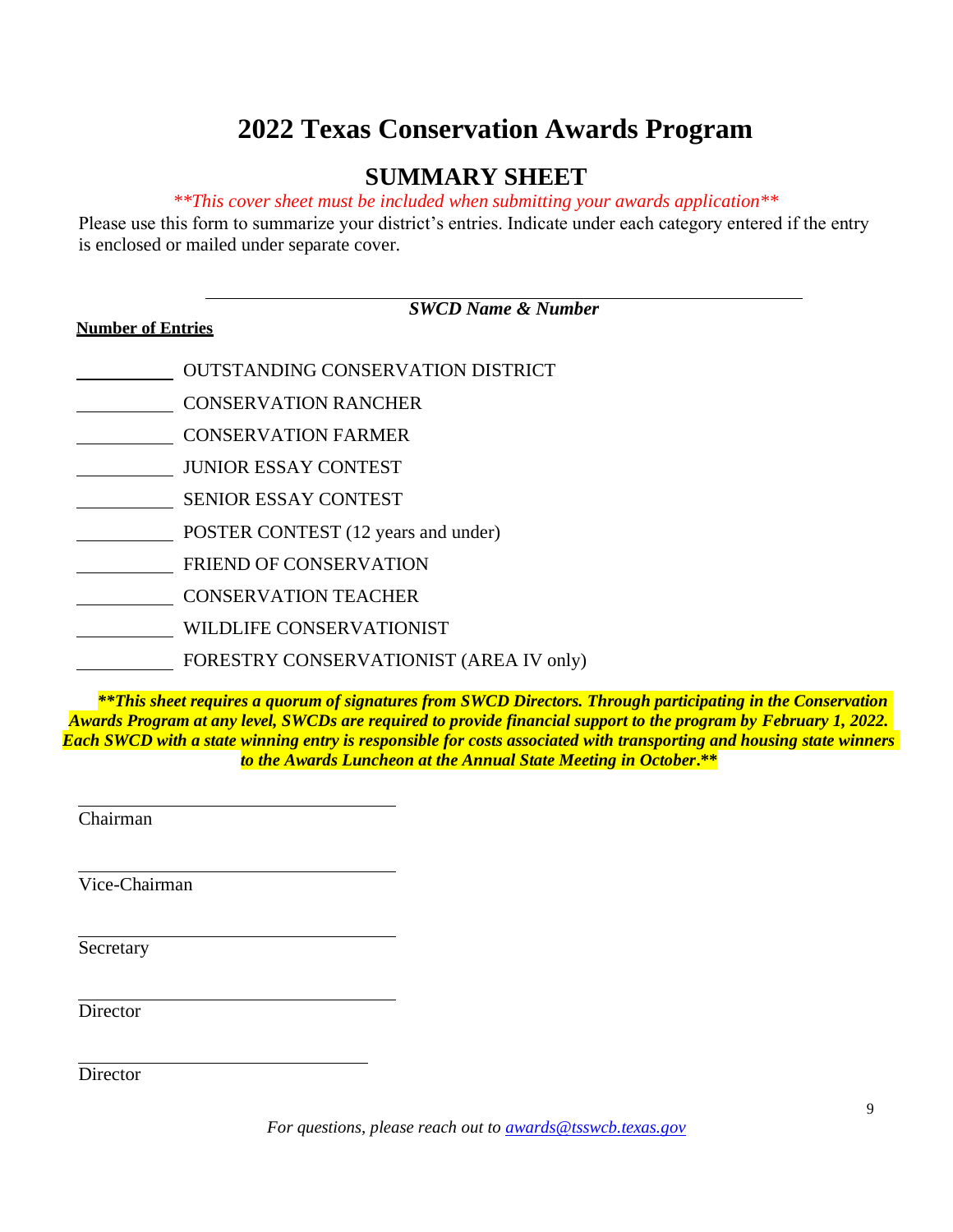# **Essay Contest 44th Texas Conservation Awards Program**

**THEME: "***Healthy Soils: Healthy Life***"**

Junior: Ages 13 and under **— (Maximum of 300 words)**

Senior: Ages 14 to 18 **— (Maximum of 500 words)**

Please visit the following website for additional resources, information will be listed under "Technical Resources" on the right side: [www.tsswcb.texas.gov/programs/public-information-and-education.](www.tsswcb.texas.gov/programs/public-information-and-education)

You may also contact your local soil and water conservation district for additional information.

### CHECKLIST:

- Entry is typed, subject matter of the essay follows the topic and is meets the maximum allotment of words *(stated above)* and includes the title "Healthy Soils: Healthy Life."
- Entry includes cover sheet with the following items listed, if the following information is **not** included with the entry, **it is subject to disqualification**:
	- o Age Division: either Junior or Senior
	- o Participant's Name
	- o Participant's Guardian Name
	- o Participant's Mailing Address and guardian's phone number
	- o Participant's School
	- o \*\***SWCD use only**: please include SWCD name & number\*\*

**PROCESS:** The essay is to be submitted to local soil and water conservation districts for judging. *Locate your local district here: [www.tsswcb.texas.gov/swcds/locatormap](http://www.tsswcb.texas.gov/swcds/locatormap)*. Each local district will judge the entries and submit two essays in each age division to the Area Judging Committee for competition on the area level. Plaques will be awarded to  $1<sup>st</sup>$ ,  $2<sup>nd</sup>$ , and  $3<sup>rd</sup>$  place winners on the area level and state winners will be selected from the area winners. This contest is open to students 18 years and under, and who are considered eligible under Texas University Interscholastic League eligibility requirements.

**JUDGING:** Follow the topic set for the year, 2022 is "Healthy Soils: Healthy Life." Include soil and water conservation practices as they relate to the topic. Make the writing interesting to the reader and that the ideas are clear and easy for to follow. Finally, check the work for correct spelling, capitalization, punctuation, grammar, and sentences.

**NOTE TO DISTRICTS**: It is required that at least **one quality, digital photograph** is provided of each winner for the awards banquet.

*\*\*\*FOR SWCD USE ONLY, PLEASE FILL OUT BEFORE DISTRIBUTION TO SCHOOLS\*\*\** Local District Deadline: Please Return To: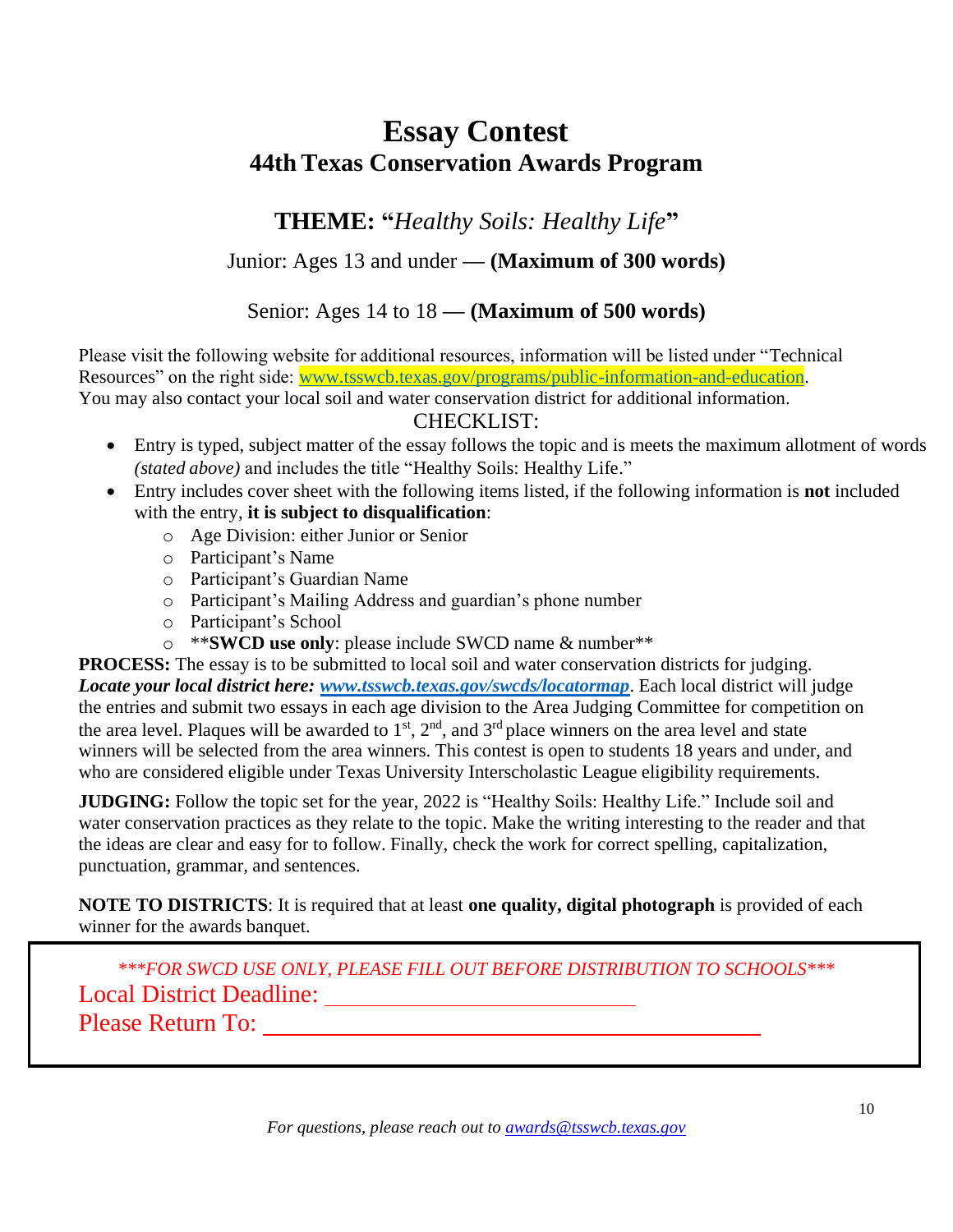# **Poster Contest 44th Texas Conservation Awards Program**

# **THEME:** "*Healthy Soils: Healthy Life*"

For subject resources visit, information will be listed under "Technical Resources" on the right side [www.tsswcb.texas.gov/programs/public-information-and-education.](http://www.tsswcb.texas.gov/programs/public-information-and-education) You may also contact your local soil and water conservation district for additional information.

#### CHECKLIST:

- Entry meets the specifications:
	- o Must include title of "Healthy Soils: Healthy Life" and fit that theme
	- $\circ$  Be on standard poster board, cut to half size 22" x 14"
	- o The ENTIRE poster must be drawn by hand and does not readily smear, crack, or chip
	- o The poster entry artwork should be flat
	- o The use of stickers or gluing other materials/objects to the poster are not allowed
- The following information is legibly written on the back of the entry, if the following information is **not** included with the entry, **it is subject to disqualification**:
	- o Participant's Name
	- o Participant's Guardian Name
	- o Participant's Mailing Address and guardian's phone number
	- o Participant's School
	- o \*\***SWCD use only**: please include SWCD name & number\*\*

**PROCESS:** The poster is to be submitted to local soil and water conservation districts for judging. *Locate your local district here:<https://www.tsswcb.texas.gov/swcds/locatormap>*. Each local district will judge the entries and submit posters to the Area Judging Committee for competition on the area level. Plaques will be awarded to  $1<sup>st</sup>$ ,  $2<sup>nd</sup>$ , and  $3<sup>rd</sup>$  place winners on the area level and state winners will be selected from the area winners. This contest is open to students 12 years and under, and who are considered eligible under Texas University Interscholastic League eligibility requirements.

**NOTE TO DISTRICTS**: It is required that at least **one quality, digital photograph** is provided of each winner for the awards banquet.

*\*\*\*FOR SWCD USE ONLY, PLEASE FILL OUT BEFORE DISTRIBUTION TO SCHOOLS\*\*\**

Local District Deadline: Please Return To:

11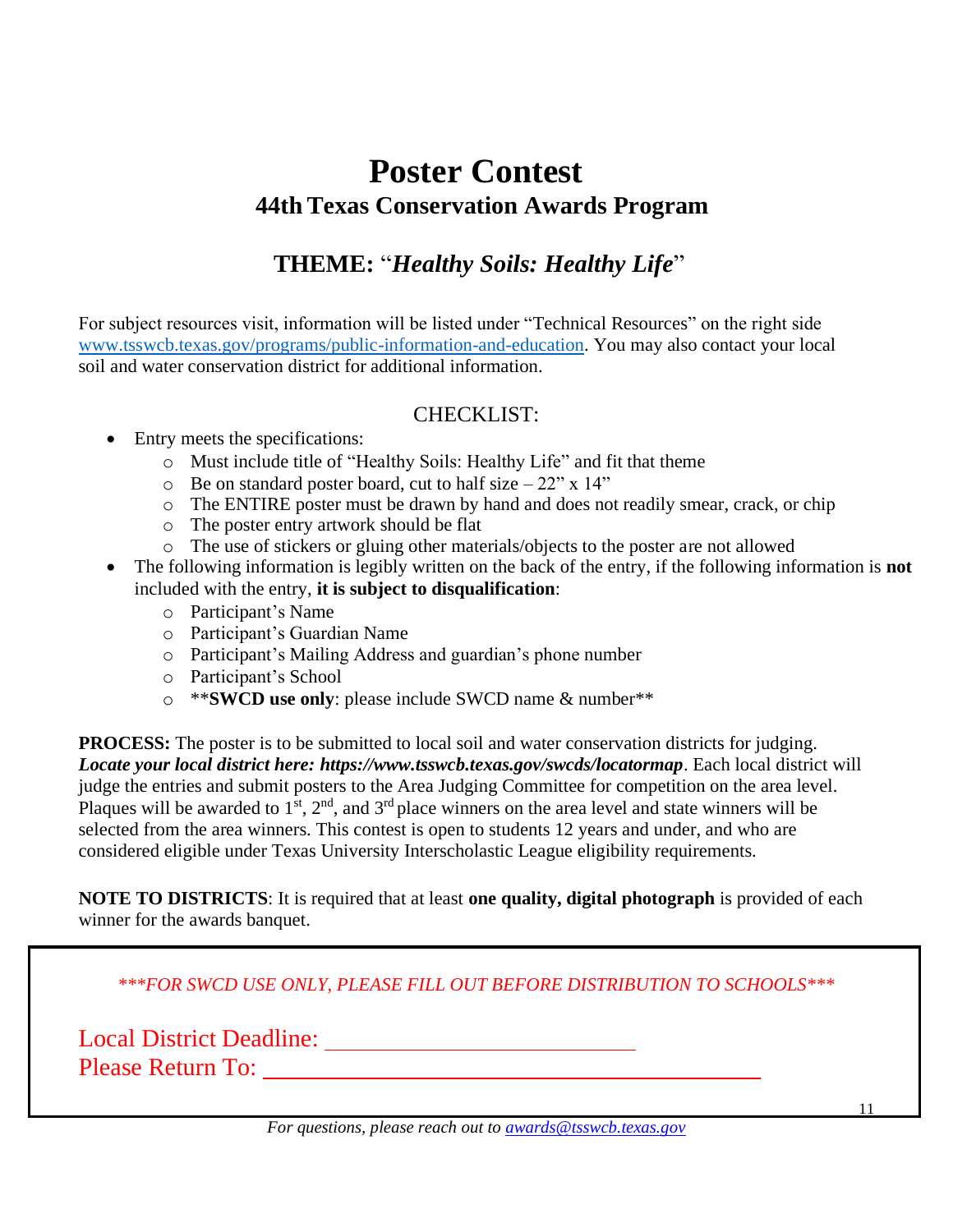# **Outstanding Conservation District**

### **44th Annual Texas Conservation Awards Program**

# **Sponsored by the SOIL AND WATER CONSERVATION DISTRICTS OF TEXAS**

### *Soil and Water Conservation District Name & Number*

\*Please provide a narrative in the notes section in Power Point of the soil and water conservation district's community involvement, innovative projects, public outreach programs, youth involvement, participation in area and state level programs, and district activities during the District's last fiscal year – Sept. 1 to Aug. 31. **Narrative will not be accepted if not included in Power Point. Please reference the score sheet on page 20 for further judging criteria.**

\*Both a flash drive and a hard copy are required for each entry. An entry is limited to only 15 PowerPoint slides. State winners will be selected from the five area winners. *\*\*This cover sheet must be included when submitting your awards application\*\**

As evidence of our final approval and desire to submit this entry, we do hereby affix our signatures:

Soil and Water Conservation District No.

in session this day of , 2022.

Chairman

Vice-Chairman

Secretary

**Director** 

**Director** 

**DEADLINE: Area Qualifying entries must be postmarked by February 1, 2022.**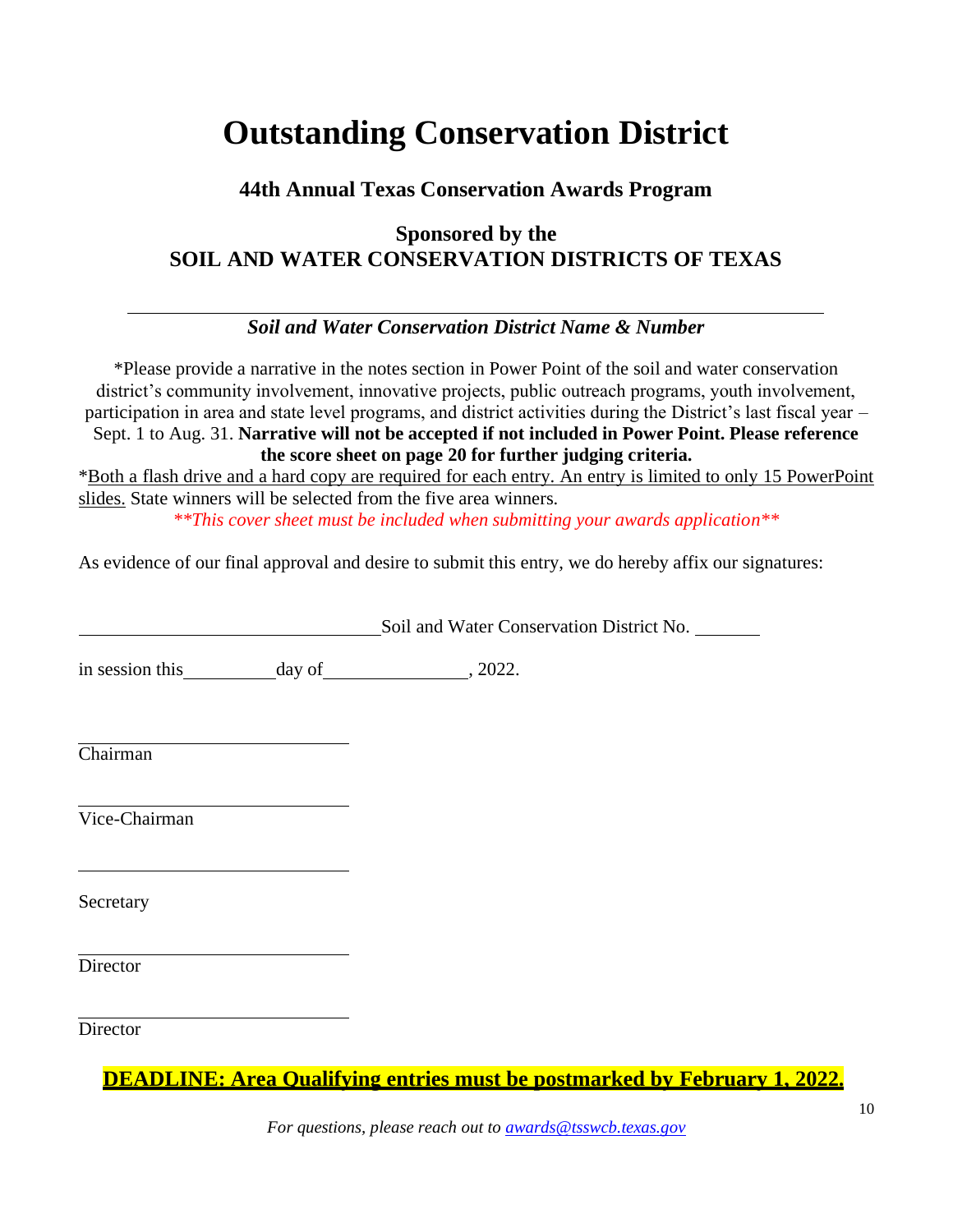# **Conservation Rancher**

### **44th Annual Texas Conservation Awards Program**

## **Sponsored by the SOIL AND WATER CONSERVATION DISTRICTS OF TEXAS**

**Soil and Water Conservation District Name & Number** 

**Participant Name**

**Mailing Address of Participant** 

**How Long Cooperating**

**Size of Ranch**

**Type of Ranch/Operation Does the participant lease the land?** 

The Conservation Rancher **MUST** be a District Cooperator who has or is currently performing conservation work on his or her land. Also, the individual's promotion/support of soil and water conservation and the district program should be considered. *The rancher MAY be a resident of the soil and water conservation district or be an absentee rancher and may have other business or professional interests.*

Please provide a narrative in the notes section **in a Power Point presentation** of the Conservation Rancher's activities including: conservation practices, cooperation with local SWCD and community involvement. **The narrative will not be accepted if not included in Power Point,** This narrative is important to the judging process. **Please reference the score sheet on page 23 for further judging criteria.** If the nominee has a district approved conservation plan (WQMP, EQIP, Wildlife Management Plan, etc.) it is suggested that the entry reflect the plan and that the entry demonstrates how the nominee has successfully implemented the plan. A flash drive and a hard copy are required for each entry. An entry is limited to only 10 PowerPoint slides.

Local winners, determined by the district, may be submitted for area competition. State winners will be selected from the five area winners.

*\*\*This cover sheet must be included when submitting your awards application\*\** **DEADLINE: Area Qualifying entries must be postmarked by February 1, 2022.**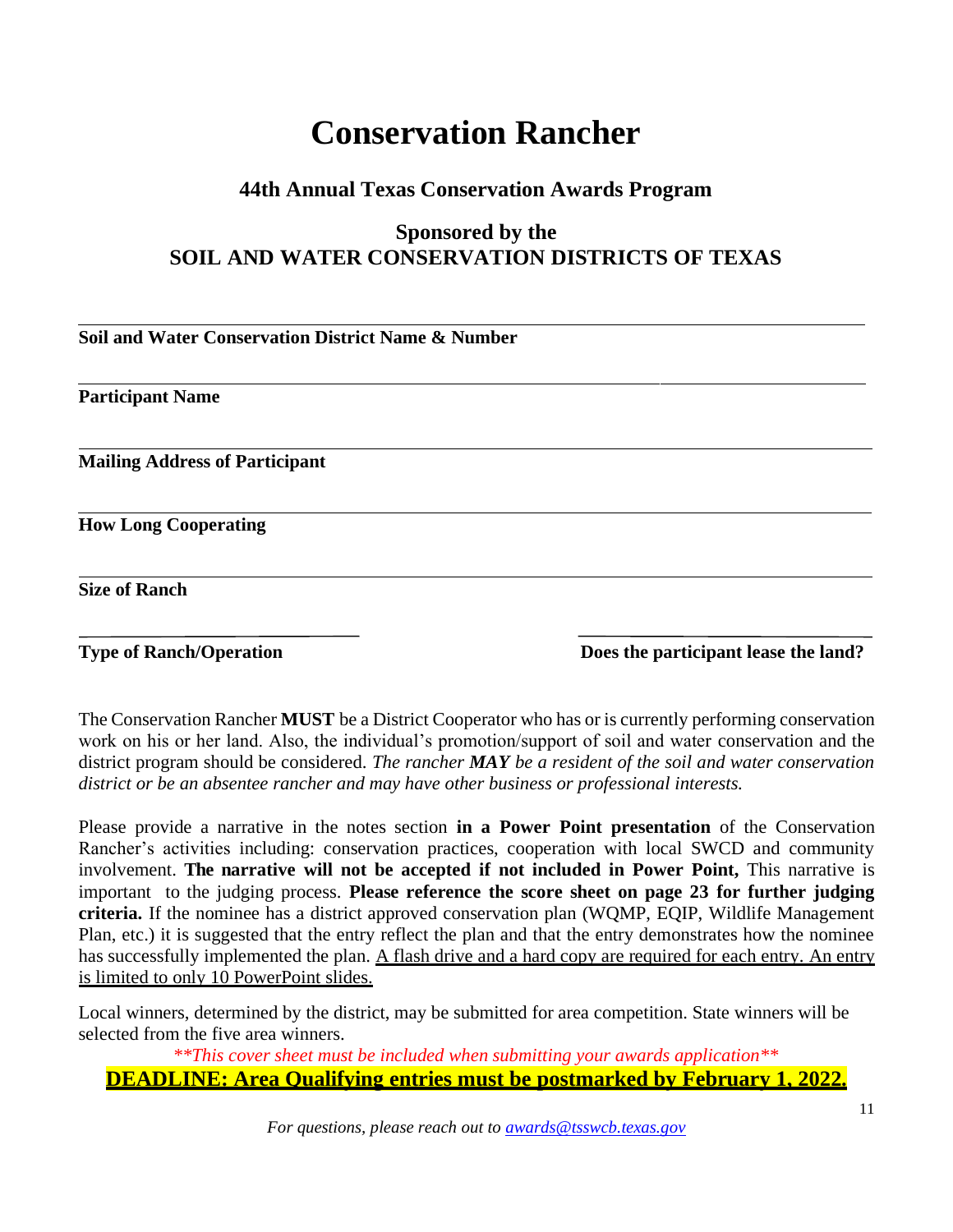# **Conservation Farmer**

### **44th Annual Texas Conservation Awards Program**

# **Sponsored by the SOIL AND WATER CONSERVATION DISTRICTS OF TEXAS**

**Soil and Water Conservation District Name & Number**

**Participant Name**

**Mailing Address of Participant** 

**Phone of Participant**

**Size of Farm How Long Cooperating with SWCD** 

**Type of Farm/Operation** Does the participant lease the land?

The Conservation Farmer **MUST** be a District Cooperator who has or is currently performing conservation work on his or her land. Also, the individual's promotion/support of soil and water conservation and the district program should be considered. *The Farmer MAY be a resident of the Soil and Water Conservation District or may be an absentee farmer and may have other business or professional interests.*

Please provide a narrative in the notessection **in a Power Point presentation** of the Conservation Farmer's activities including: conservation practices, cooperation with local SWCD and community involvement. **The narrative will not be accepted if not included in Power Point. Please reference the score sheet on page 21 for further judging criteria.** If the nominee has a district approved conservation plan (WQMP, EQIP, Wildlife Management Plan, etc.) it is suggested that the entry reflect the plan and that the entry demonstrates how the nominee has successfully implemented the plan. This narrative is important to the judging process. **A flash drive and a hard copy are required for each entry. An entry is limited to only 10 PowerPoint slides.**

Local winners, determined by the district, may be submitted for area competition. State winners will be selected from the five area winners.

*\*\*This cover sheet must be included when submitting your awards application\*\** **DEADLINE: Area Qualifying entries must be postmarked by February 1, 2022.**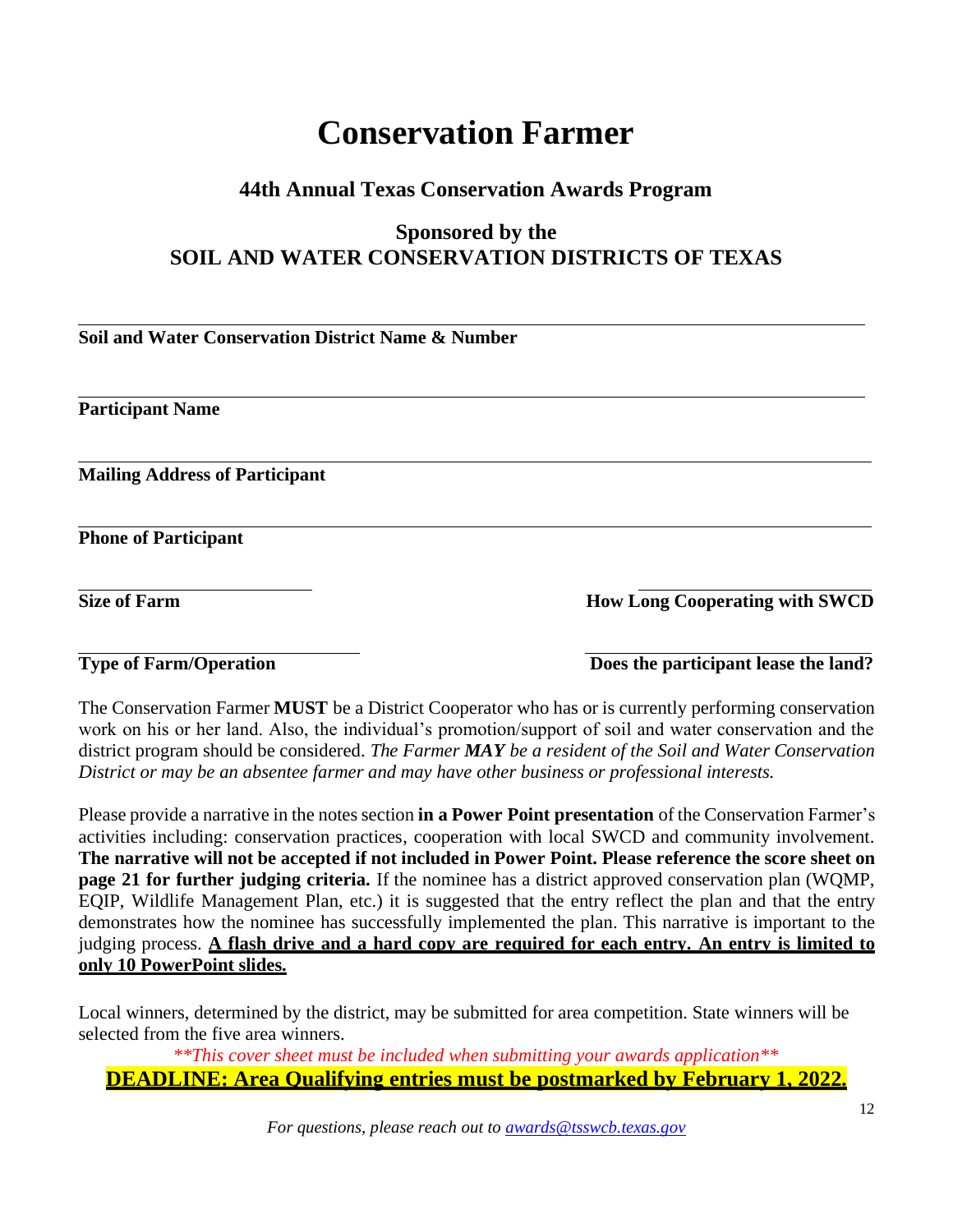# **Conservation Teacher**

### **44th Annual Texas Conservation Awards Program Sponsored by the SOIL AND WATER CONSERVATION DISTRICTS OF TEXAS**

#### **Soil and Water Conservation District & District Number**

#### **Participant Name**

**Participant Mailing Address** 

**Participant Phone Number** 

**School Name**

**Grade Level and Teacher's Subject**

#### **GUIDELINES:**

Teachers of all grade levels are eligible. Briefly describe the nominee's conservation teaching activities. Please include a summary of the nominee's approach to teaching conservation through their subject matter. Please use the following guidelines:

- 1. Promotes conservation in the classroom
	- Examples of the curriculum is taught and how the information presented.
- 2. Curriculum promotes agriculture, soil and water conservation.
- 3. Assistance from the community and resource specialists (explain who and how.)
- 4. Use of "out of the classroom" activities.

Please provide a narrative **in the notes section of a Power Point presentation** of the teacher's conservation activities. This narrative is important to the judging process. **The narrative will not be accepted if not included in Power Point. Please reference the score sheet on page 24 for further judging criteria. A flash drive and a hard copy are required for each entry. An entry is limited to only 10 PowerPoint**  slides. Local winners, determined by the district, may be submitted for area competition. State winners will be selected from the five area winners.

**DEADLINE: Area Qualifying entries must be postmarked by February 1, 2022.**

*\*\*This cover sheet must be included when submitting your awards application\*\**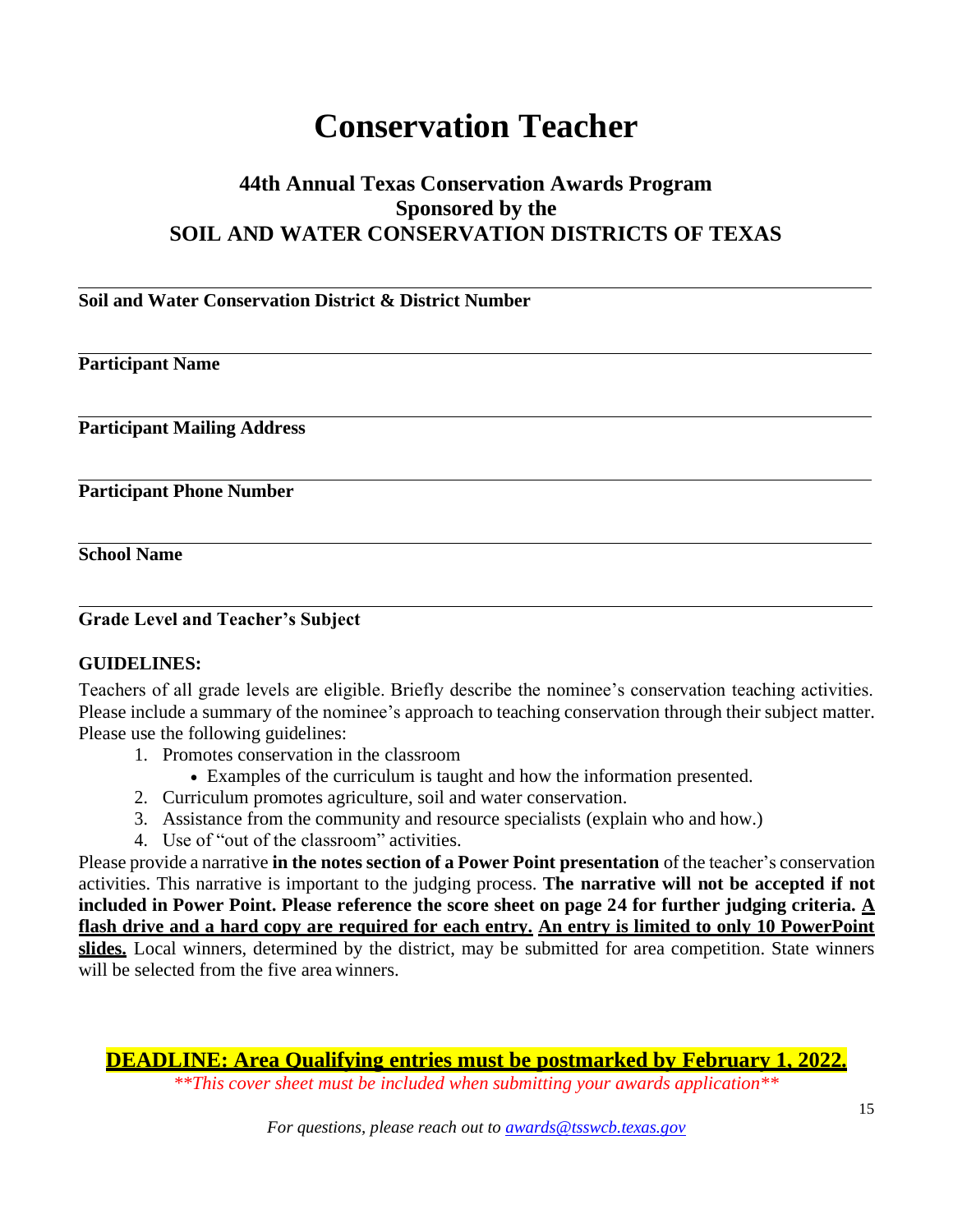# **Wildlife Conservationist**

### **44th Annual Texas Conservation Awards Program**

### **Sponsored by the SOIL AND WATER CONSERVATION DISTRICTS OF TEXAS**

#### **Soil and Water Conservation District Name & Number**

#### **Participant Name**

**Mailing Address of Participant** 

**Phone of Participant**

**Size of Farm/Ranch Does the participant lease the land?** 

#### **GUIDELINES:**

The outstanding Wildlife Conservationist **MUST** be a district cooperator who, as part of their farming or ranching activities as well as soil and water conservation work has done an outstanding job by:

- Providing well-located and adequate amounts of:
	- 1. Food such as native and/or seeded plants needed by wildlife during criticalseasons.
	- 2. Cover by planting or leaving cover as needed for habitat and protection of wildlife.
	- 3. Water such as farm ponds, wells, seeps and springs, or by efficient soil and water conservation on their land.
- Implementing conservation practices
- Cooperating with local soil and water conservation district
- Fishpond management, if applicable

• If the nominee has a district approved conservation plan (WQMP, EQIP, Wildlife Management Plan, etc.) it is suggested that the entry reflect the plan and that the entry demonstrates how the nominee has successfully implemented the plan.

Please provide a narrative in the notes section of **a Power Point presentation** of the Wildlife Conservationist's activities. This narrative is important to the judging process. **The narrative will not be accepted if not included in Power Point.** Please reference the score sheet on page 25 for further judging criteria. **A flash drive and a hard copy are required for each entry. An entry is limited to only 10**  PowerPoint slides. Local winners, determined by the district, may be submitted for area competition. State winners will be selected from the five area winners.

**DEADLINE: Area Qualifying entries must be postmarked by February 1, 2022.**

*\*\*This cover sheet must be included when submitting your awards application\*\**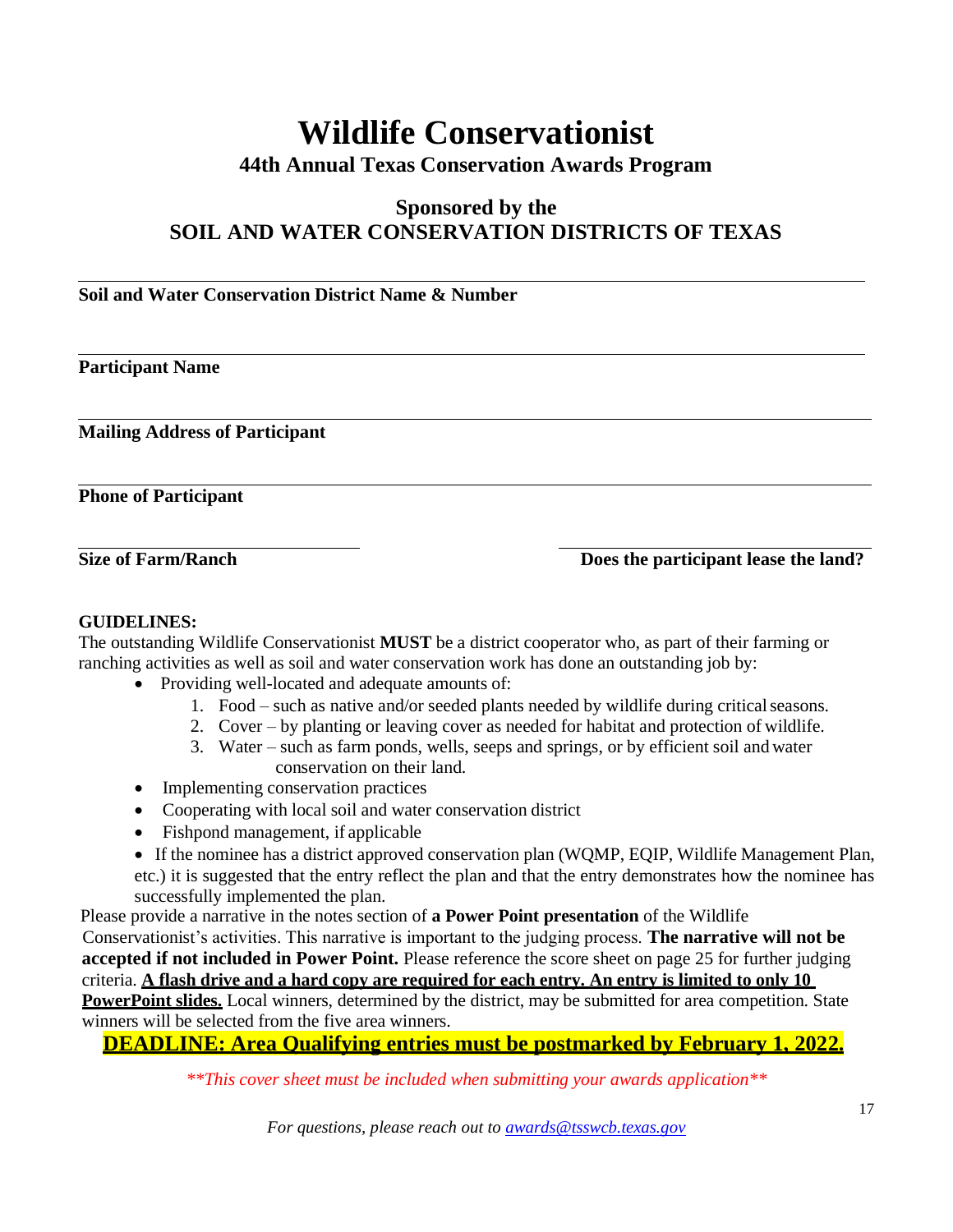# **Friend of Conservation**

### **44th Annual Texas Conservation Awards Program Sponsored by the SOIL AND WATER CONSERVATION DISTRICTS OF TEXAS**

**Conservation District Name & Number** 

**Name of Nominee**

**Nominee's Mailing Address** 

**Nominee's Phone Number** 

**Type of Business/Organization**

#### **How long has the nominee cooperated with the Soil and Water Conservation District?**

#### **GUIDELINES:**

The purpose of this award is to recognize outstanding examples of financial, personal or other assistance that an individual has provided to a local soil and water conservation district program. The key qualification is a keen interest in and support of conservation as well as a record of outstanding volunteer contributions to the goals and programs of a district. News media; local civic or community organizations; units of government; business/professional individuals may be considered in this category for contributions of volunteer work on behalf of the district and other activities that enrich and/or further the mission of the district program. SWCD employees or technicians *CANNOT* compete in this category. This award is NOT for conservation practices on the individual's own land.

Please provide a **narrative in the notes section of a Power Point presentation** of the Conservation Friend's activities. **The narrative will not be accepted if not included in Power Point.** A narrative is important to the judging process. A flash drive and a hard copy are required for each entry. An entry is limited to only 10 PowerPoint slides. Local winners, determined by the district, may be submitted for area competition. State winners will be selected from the five area winners. **An entry is limited to only 10 PowerPoint slides. Please reference the score sheet on page 22 for further judging criteria.**

#### **DEADLINE: Area Qualifying entries must be postmarked by February 1, 2022.**

*\*\*This cover sheet must be included when submitting your awards application\*\**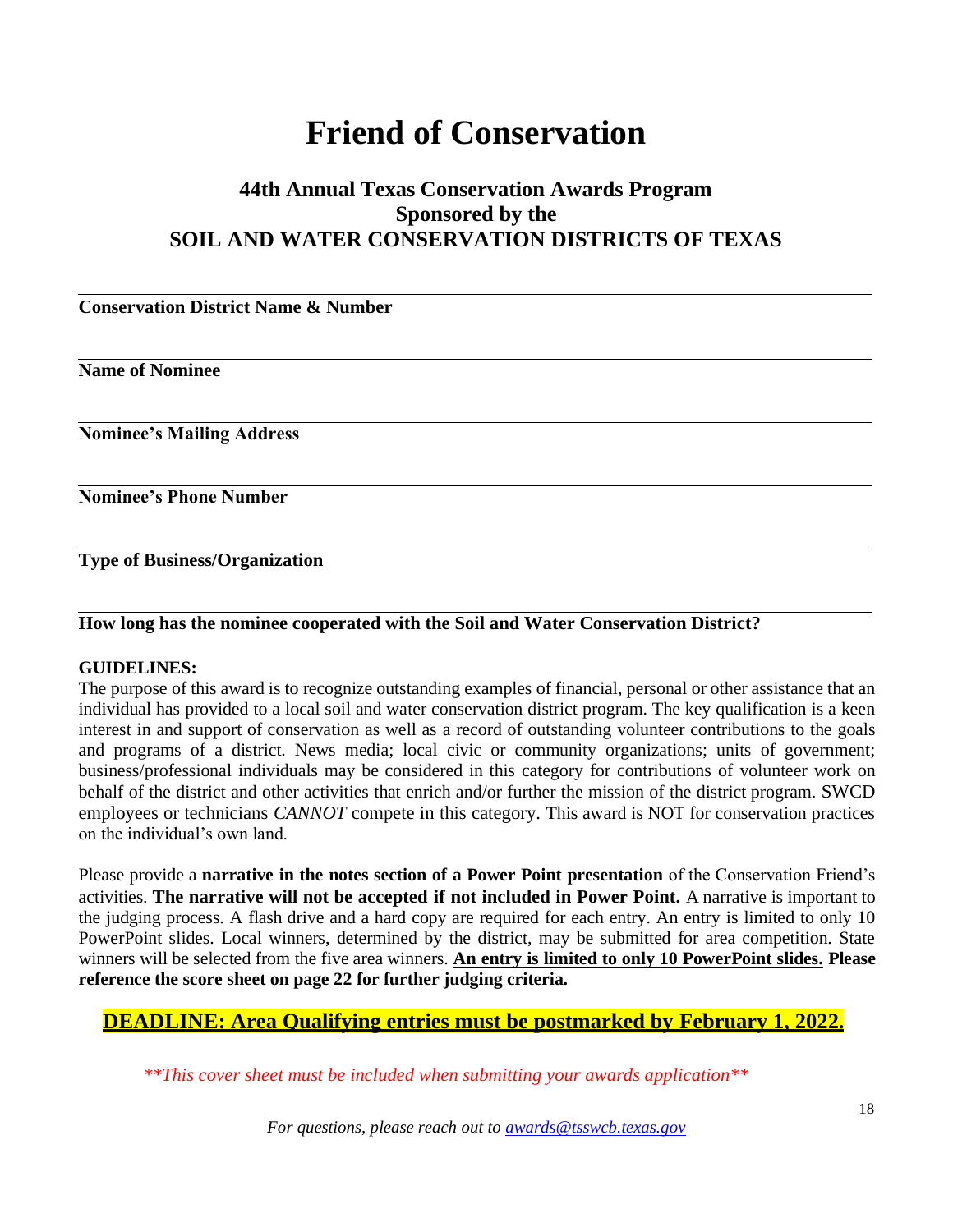# **Forestry Conservationist**

**(Applies to Area IV Only)**

### **44th Annual Texas Conservation Awards Program**

## **Sponsored by the SOIL AND WATER CONSERVATION DISTRICTS OF TEXAS**

**Soil and Water Conservation District Name & Number**

**Participant Name**

**Mailing Address of Participant** 

**Phone of Participant**

**Size of Farm or Ranch**

**Total Acres in Woodland**

The Forestry Conservationist **MUST** be a district cooperator who has implemented conservation work on his or her land and has done work for conservation and the district program. **Please reference the score sheet on page 26 for further judging criteria.**

Please provide a narrative in the notes section of Power Point presentation of the Forestry Conservationist's activities. **Narrative will not be accepted if not included in Power Point.** This narrative is important to the judging process. **A flash drive and a hard copy are required for each entry. An entry is limited to only 10 PowerPoint slides.**

#### **DEADLINE: Area Qualifying entries must be postmarked by February 1, 2022.**

*\*\*This cover sheet must be included when submitting your awards application\*\**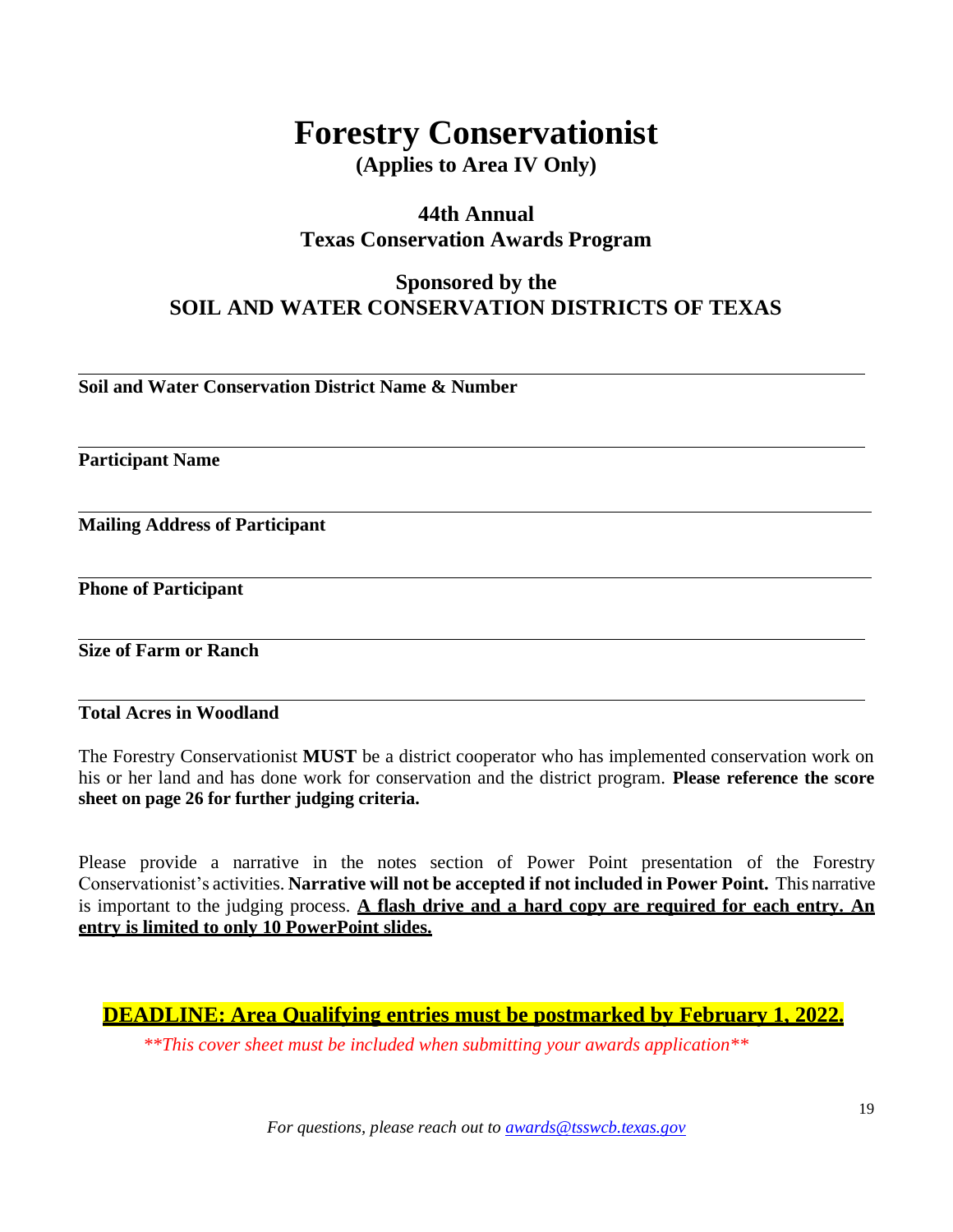# **2022 Conservation District**

Score Sheet

# **44th Annual Texas Conservation Awards Program**

Judge's Last Name:

Contestant's Area:

| <b>ITEM</b>                                                                  | <b>POSSIBLE</b><br><b>POINTS</b><br><b>ALLOWED</b> | <b>POINTS</b><br><b>GIVEN</b> | <b>COMMENTS</b> |
|------------------------------------------------------------------------------|----------------------------------------------------|-------------------------------|-----------------|
| Involvement with the<br>Community                                            | 10                                                 |                               |                 |
| <b>Innovative Projects</b>                                                   | 5                                                  |                               |                 |
| Public Outreach<br>Programs                                                  | 10                                                 |                               |                 |
| 3Youth Involvement                                                           | 5                                                  |                               |                 |
| Participation in Area and<br><b>State Level Programs</b>                     | 10                                                 |                               |                 |
| District Activities (Fish,<br>Tree and Seed Sales,<br>$etc.$ )               | 5                                                  |                               |                 |
| <b>Quality of Presentation</b><br>(thorough narrative and<br>quality photos) | 10                                                 |                               |                 |

Total Points: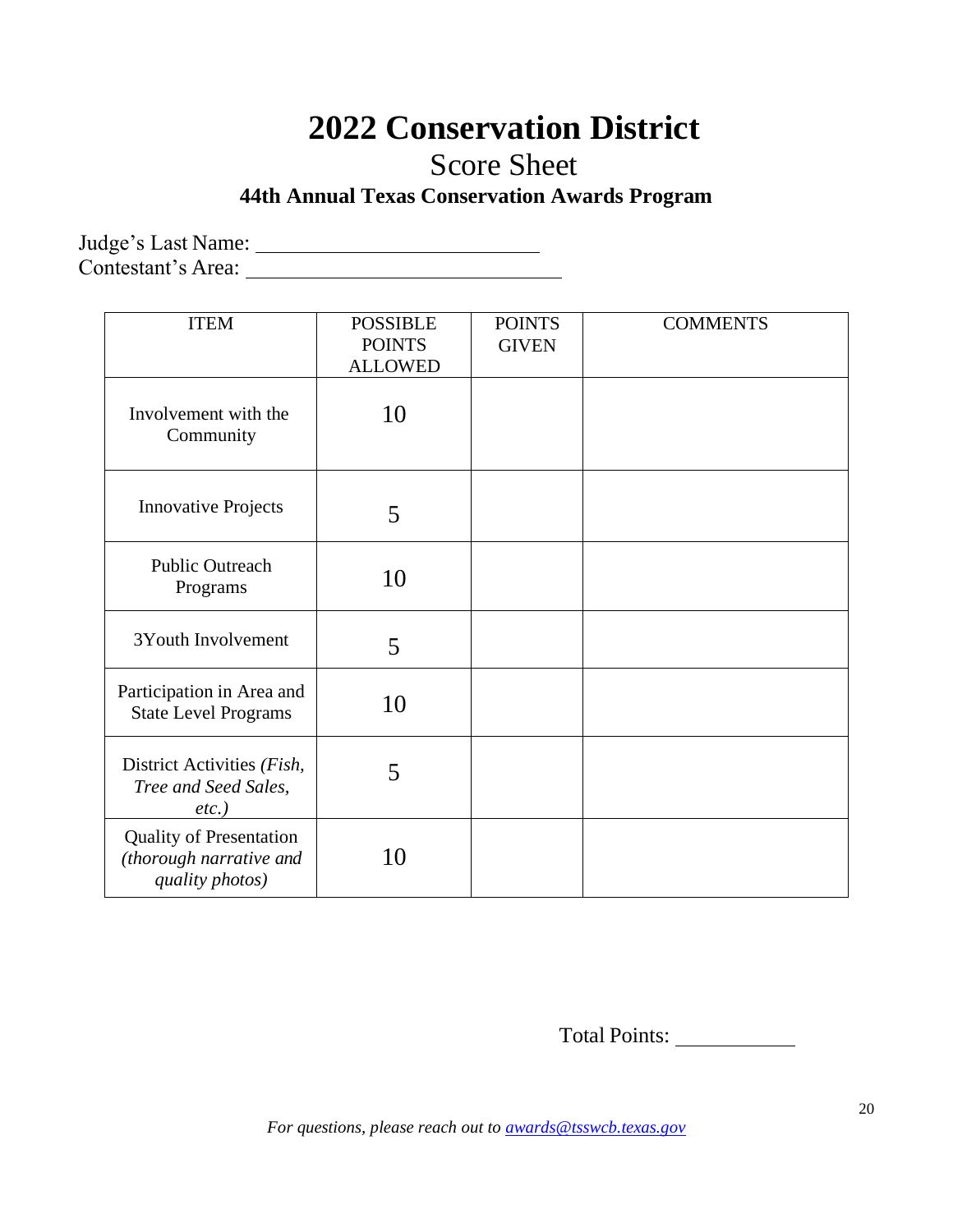# **2022 Conservation Farmer**

# Score Sheet

# **44th Annual Texas Conservation Awards Program**

Judge's Last Name: Contestant's Area:

| <b>ITEM</b>                                                                                | <b>POSSIBLE</b><br><b>POINTS</b><br><b>ALLOWED</b> | <b>POINTS</b><br><b>GIVEN</b> | <b>COMMENTS</b> |
|--------------------------------------------------------------------------------------------|----------------------------------------------------|-------------------------------|-----------------|
| Description of<br>Cooperation with Local<br>Soil and Water<br><b>Conservation District</b> | 15                                                 |                               |                 |
| Description of<br><b>Conservation Practices</b>                                            | 10                                                 |                               |                 |
| Variety of Conservation<br>Practices                                                       | 10                                                 |                               |                 |
| Community<br>Outreach/Volunteer<br><b>Efforts</b>                                          | 5                                                  |                               |                 |
| <b>Quality of Presentation</b><br>(thorough narrative and<br>quality photos)               | 15                                                 |                               |                 |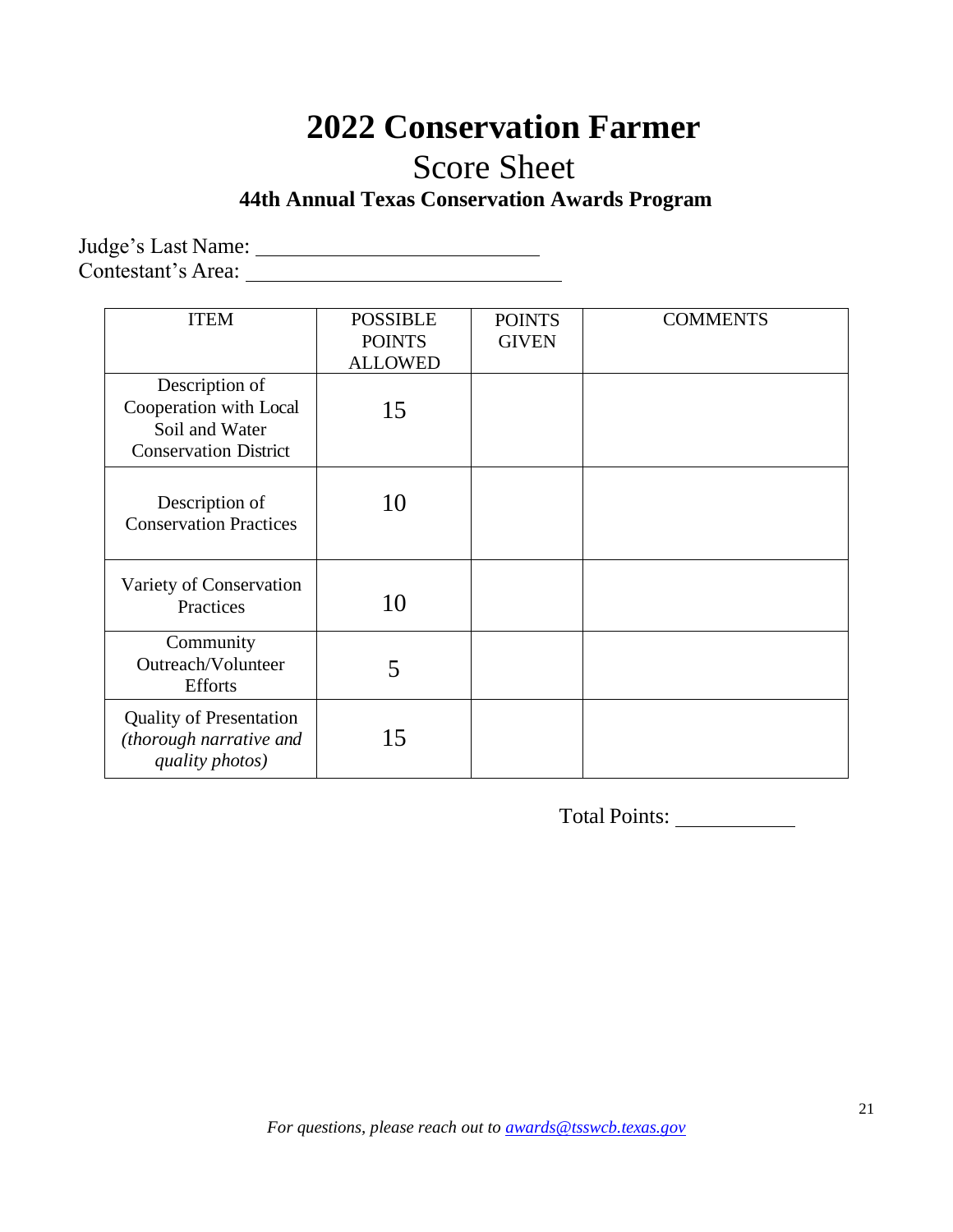# **2022 Friend of Conservation** Score Sheet

# **44th Annual Texas Conservation Awards Program**

Judge's Last Name: Contestant's Area:

| <b>ITEM</b>                                                                  | <b>POSSIBLE</b><br><b>POINTS</b><br><b>ALLOWED</b> | <b>POINTS</b><br><b>GIVEN</b> | <b>COMMENTS</b> |
|------------------------------------------------------------------------------|----------------------------------------------------|-------------------------------|-----------------|
| Cooperation with local<br>Soil and Water<br><b>Conservation District</b>     | 20                                                 |                               |                 |
| Community<br>Involvement/Volunteer<br><b>Efforts</b>                         | 20                                                 |                               |                 |
| Actively promotes<br>conservation                                            | 10                                                 |                               |                 |
| <b>Quality of Presentation</b><br>(thorough narrative and<br>quality photos) | 10                                                 |                               |                 |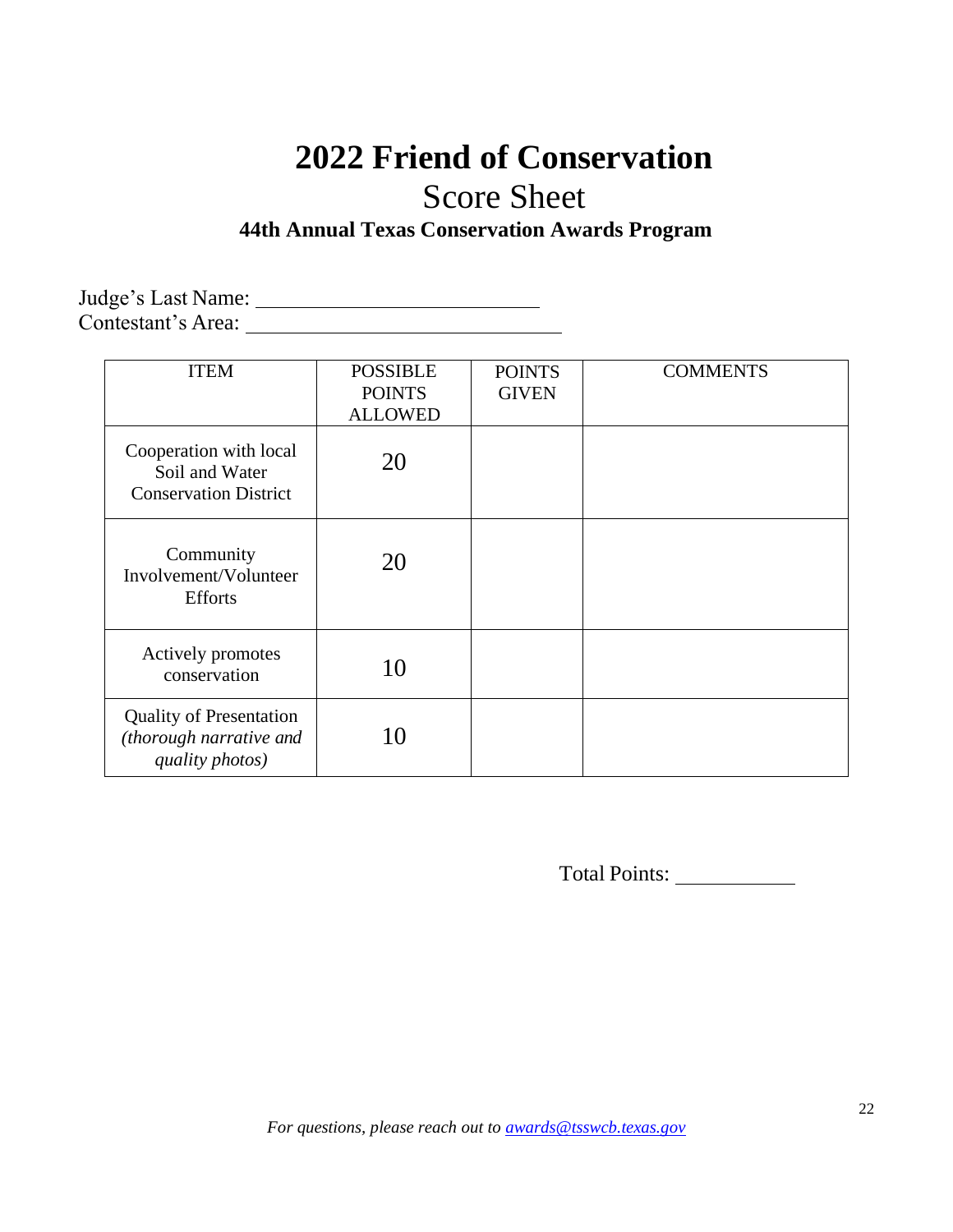# **2022 Conservation Rancher**

# Score Sheet

# **44thAnnual Texas Conservation Awards Program**

Judge's Last Name: Contestant's Area:

| <b>ITEM</b>                                                                                | <b>POSSIBLE</b><br><b>POINTS</b><br><b>ALLOWED</b> | <b>POINTS</b><br><b>GIVEN</b> | <b>COMMENTS</b> |
|--------------------------------------------------------------------------------------------|----------------------------------------------------|-------------------------------|-----------------|
| Description of<br>Cooperation with Local<br>Soil and Water<br><b>Conservation District</b> | 15                                                 |                               |                 |
| Description of<br><b>Conservation Practices</b>                                            | 10                                                 |                               |                 |
| Variety of Conservation<br>Practices                                                       | 10                                                 |                               |                 |
| Community<br>Outreach/Volunteer<br><b>Efforts</b>                                          | 5                                                  |                               |                 |
| <b>Quality of Presentation</b><br>(thorough narrative and<br>quality photos)               | 15                                                 |                               |                 |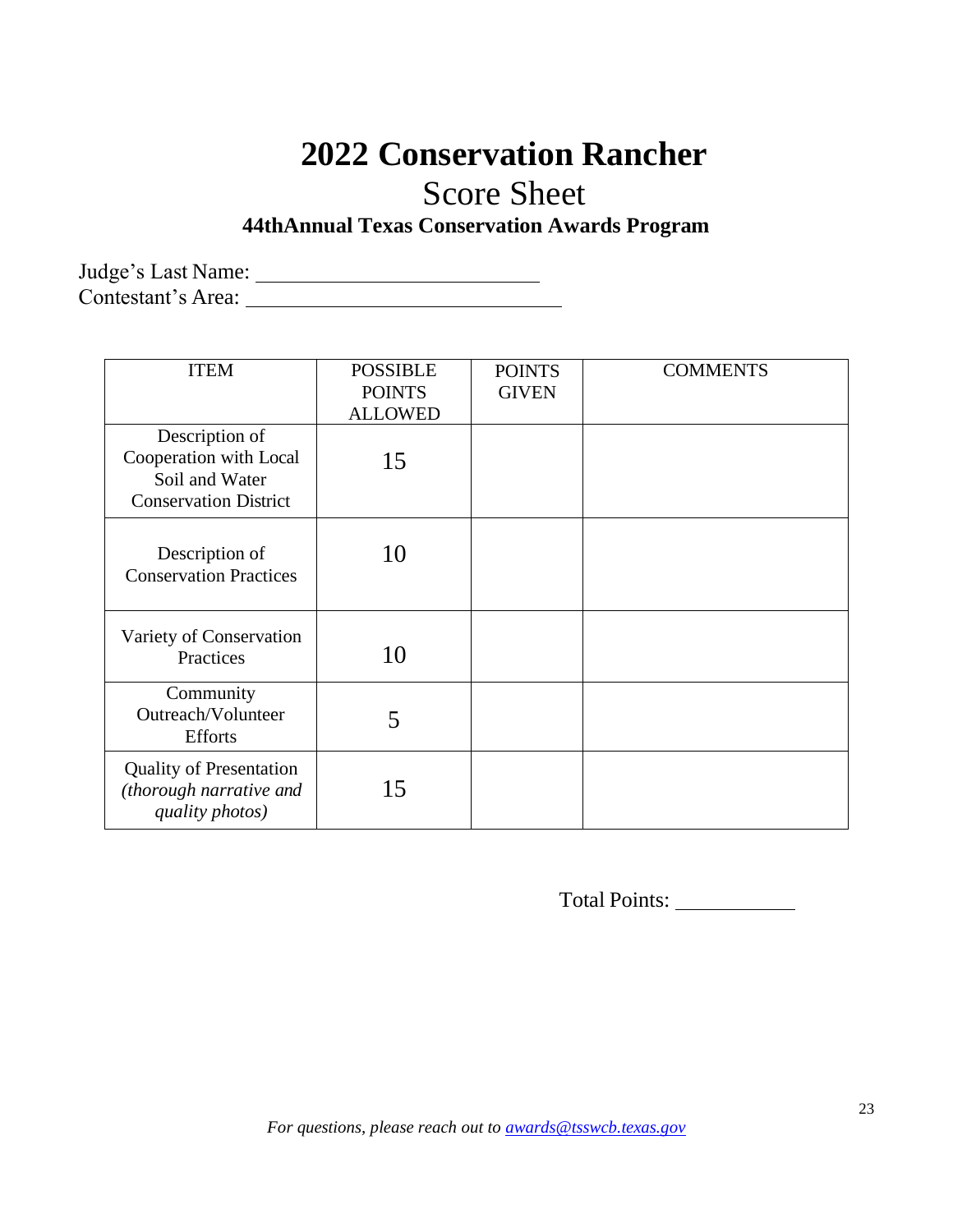# **2022 Conservation Teacher** Score Sheet

### **44th Annual Texas Conservation Awards Program**

Judge's Last Name:

Contestant's Area:

| <b>ITEM</b>                                                                  | <b>POSSIBLE</b><br><b>POINTS</b><br><b>ALLOWED</b> | <b>POINTS</b><br><b>GIVEN</b> | <b>COMMENTS</b> |
|------------------------------------------------------------------------------|----------------------------------------------------|-------------------------------|-----------------|
| Cooperation with local<br>Soil and Water<br><b>Conservation District</b>     | 15                                                 |                               |                 |
| Promotes conservation in<br>the classroom                                    | 10                                                 |                               |                 |
| Curriculum focuses on<br>agriculture, soil and<br>water conservation         | 10                                                 |                               |                 |
| Use of "out of"<br>classroom" activities                                     | 5                                                  |                               |                 |
| <b>Quality of Presentation</b><br>(thorough narrative and<br>quality photos) | 10                                                 |                               |                 |

Total Points: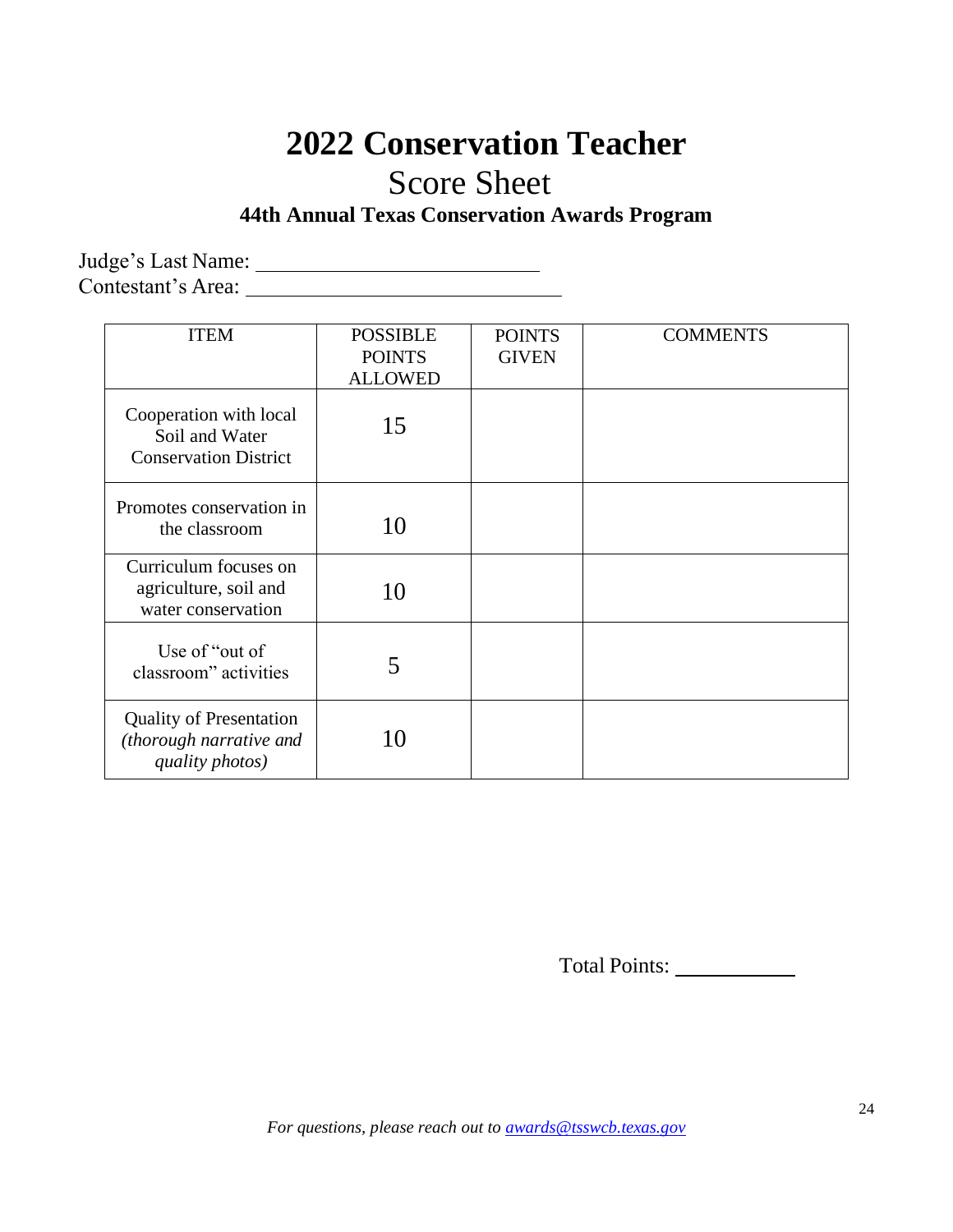# **2022 Wildlife Conservationist**

Score Sheet

# **44th Annual Texas Conservation Awards Program**

Judge's Last Name: Contestant's Area:

| <b>ITEM</b>                                                                             | <b>POSSIBLE</b><br><b>POINTS</b><br><b>ALLOWED</b> | <b>POINTS</b><br><b>GIVEN</b> | <b>COMMENTS</b> |
|-----------------------------------------------------------------------------------------|----------------------------------------------------|-------------------------------|-----------------|
| Description of Cooperation<br>with Local Soil and Water<br><b>Conservation District</b> | 15                                                 |                               |                 |
| Description of<br><b>Conservation Practices</b>                                         | 10                                                 |                               |                 |
| Variety of Conservation<br>Practices                                                    | 10                                                 |                               |                 |
| Community<br>Outreach/Volunteer<br><b>Efforts</b>                                       | 5                                                  |                               |                 |
| <b>Quality of Presentation</b><br>(thorough narrative and<br>quality photos)            | 10                                                 |                               |                 |

Total Points: